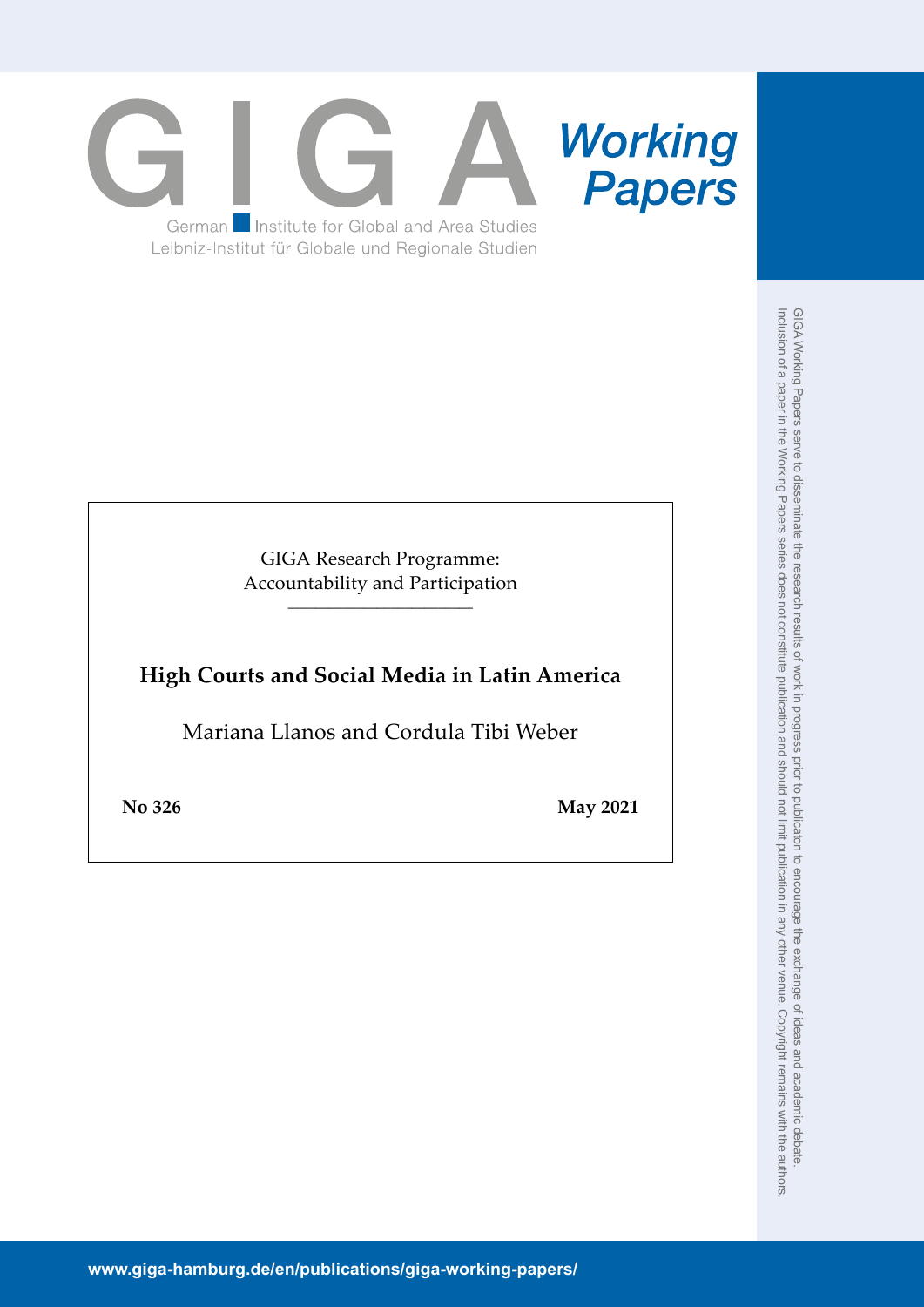## **GIGA Working Papers 326/2021**

Edited by the German Institute for Global and Area Studies (GIGA) Leibniz-Institut für Globale und Regionale Studien

The GIGA Working Papers series serves to disseminate the research results of work in progress prior to publication in order to encourage the exchange of ideas and academic debate. An objective of the series is to get the findings out quickly, even if the presentations are less than fully polished. Inclusion of a paper in the GIGA Working Papers series does not constitute publication and should not limit publication in any other venue. Copyright remains with the authors.

GIGA Research Programme "Accountability and Participation" Copyright for this issue: © Mariana Llanos and Cordula Tibi Weber WP Coordination: Dr. James Powell English-language Copyediting: Meenakshi Preisser Editorial Assistance and Production: Petra Brandt

All GIGA Working Papers are available online and free of charge on the website <www.giga-hamburg.de/en/publications/giga-working-papers/>. For any requests please contact: <workingpapers@giga-hamburg.de>

The German Institute for Global and Area Studies (GIGA) cannot be held responsible for errors or any consequences arising from the use of information contained in this Working Paper; the views and opinions expressed are solely those of the author or authors and do not necessarily reflect those of the Institute.

The GIGA is thankful for the institutional support provided by the Free and Hanseatic City of Hamburg (Ministry of Science, Research, Equalities and Districts) and the Federal Republic of Germany (Federal Foreign Office).

German Institute for Global and Area Studies (GIGA) Leibniz-Institut für Globale und Regionale Studien Neuer Jungfernstieg 21 20354 Hamburg Germany <info@giga-hamburg.de> <www.giga-hamburg.de>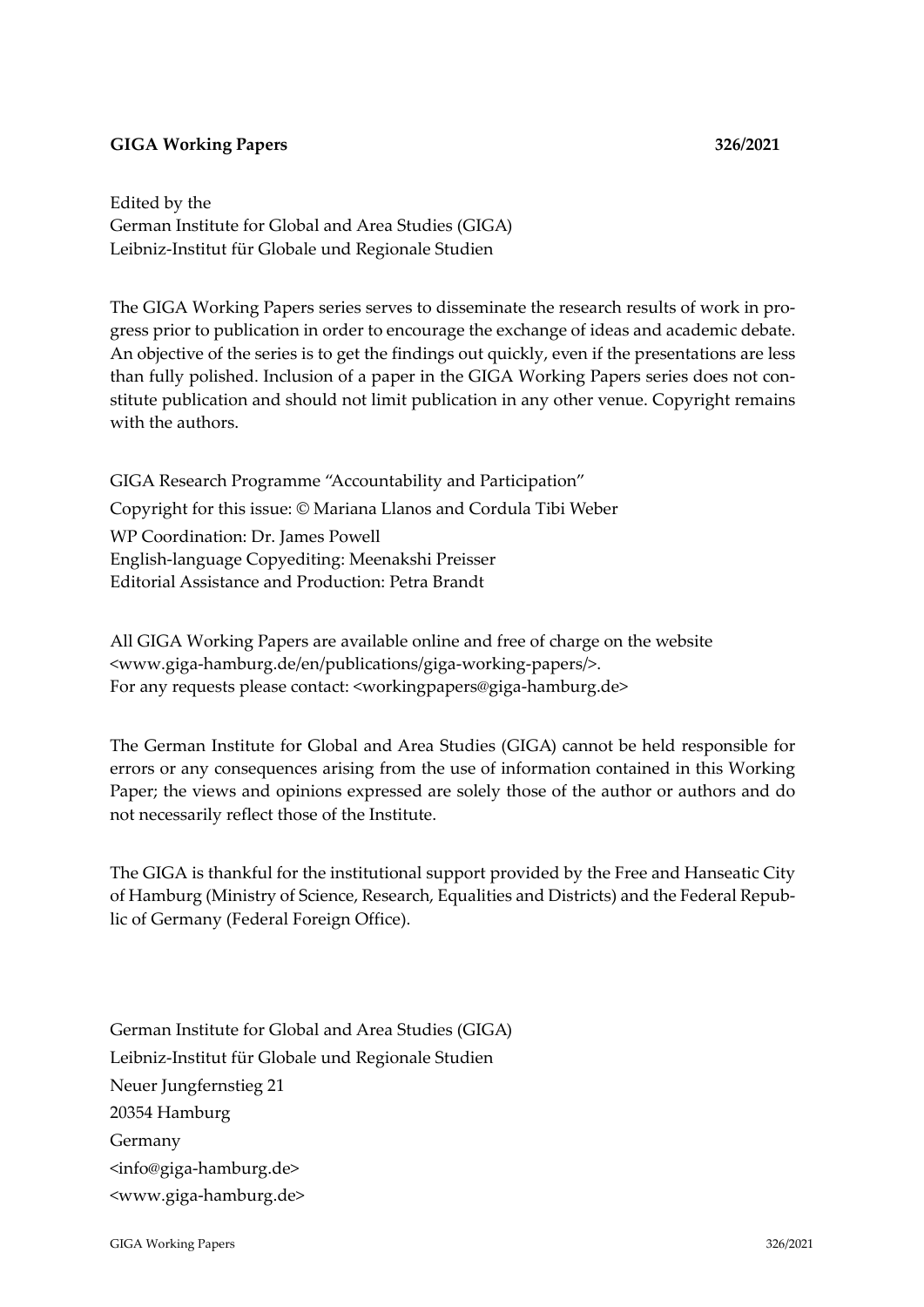# **High Courts and Social Media in Latin America**

## **Abstract**

This article presents the first comparative evaluation of the social media presence of 17 Latin American high courts. We explore the intensity with which they use Twitter, Facebook, and YouTube, as well as the level of influence that each court has developed on these platforms. The resulting classification of courts shows how their performances differ: the most influential courts are not necessarily the most active; rather, they make a differentiated use of social media. The least influential courts show great dispersion around their respective levels of activity. Additionally, we present a preliminarily evaluation of the relationship between the level of trust in the judiciaries and the courts' presence on social media. We see that courts with higher levels of distrust are moderately more active and tend to have less influence. Two motivations could explain the court behaviour in social media: the pursuit of strategic self-promotion, and an ideal of institutional transparency.

Keywords: constitutional courts, supreme courts, institutional legitimacy, social media, Latin America

## **Prof. Dr. Mariana Llanos**

is a Lead Research Fellow at the GIGA Institute for Latin American Studies. She is also the Head of GIGA Research Programme 1, "Accountability and Participation." Her research focuses on political institutions in Latin America, currently especially on the courts and the presidency. <mariana.llanos@giga-hamburg.de>

<www.giga-hamburg.de/en/team/11565263-llanos-mariana/>

## **Dr. Cordula Tibi Weber**

is a Research Fellow at the GIGA Institute for Latin American Studies and within the DFGfunded research project "Latin American Courts Going Public: Institutional Innovations for Social Participation in the Judicial Decision-Making Process." Her work focuses on the role of the highest courts and court-elected branches relations in developing democracies. <cordula.tibi\_weber@giga-hamburg.de> <www.giga-hamburg.de/en/team/11565263-tibi-weber-cordula/>

A Spanish version of this article published in the *Revista Uruguaya de Ciencia Política* 2020, 29(1), 15–47 is available at: <http://rucp.cienciassociales.edu.uy/index.php/rucp/article/view/453/347>. This working paper presents results from the DFG-funded research project "Latin American Courts Going Public: Institutional Innovations for Social Participation in the Judicial Decision-Making Process."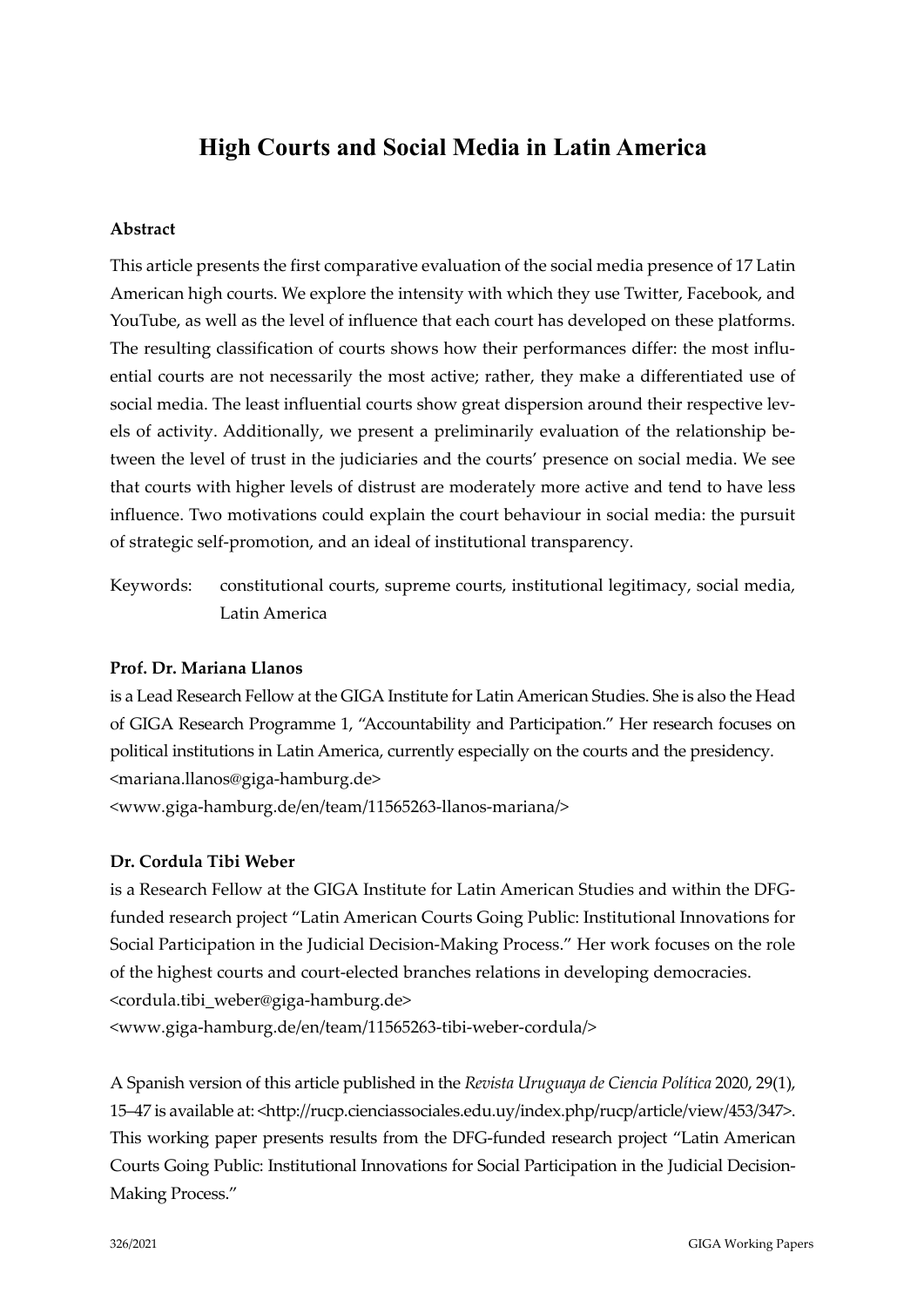## **High Courts and Social Media in Latin America**

**Mariana Llanos and Cordula Tibi Weber**

## **Article Outline**

- 1 [Introduction](#page-3-0)
- 2 [Courts and Their Relationship with the Public](#page-5-0)
- 3 [Latin American Courts in Social Networks: Intensity and Influence](#page-10-0)
- 4 [The Role of Courts in Social Media](#page-16-0)
- 5 [Conclusion](#page-21-0)

[Bibliography](#page-23-0)

[Annex](#page-26-0)

## <span id="page-3-0"></span>**1 Introduction**

The Paraguayan Supreme Court is usually perceived as an institution dominated by political interests and prone to corruption (Basabe-Serrano, 2015; Tibi Weber and Llanos, 2016). However, a recent initiative by this court has the potential to change its public image: Since November 2018, its plenary sessions have been broadcast live on YouTube. About once a week, the interested public has the chance to observe how the judges act and argue, and how they take decisions. This communication initiative of the Paraguayan court is not unique in the region. Over the past decade, Latin American constitutional and supreme courts have increasingly used social media platforms to present their institutions to the public and to promote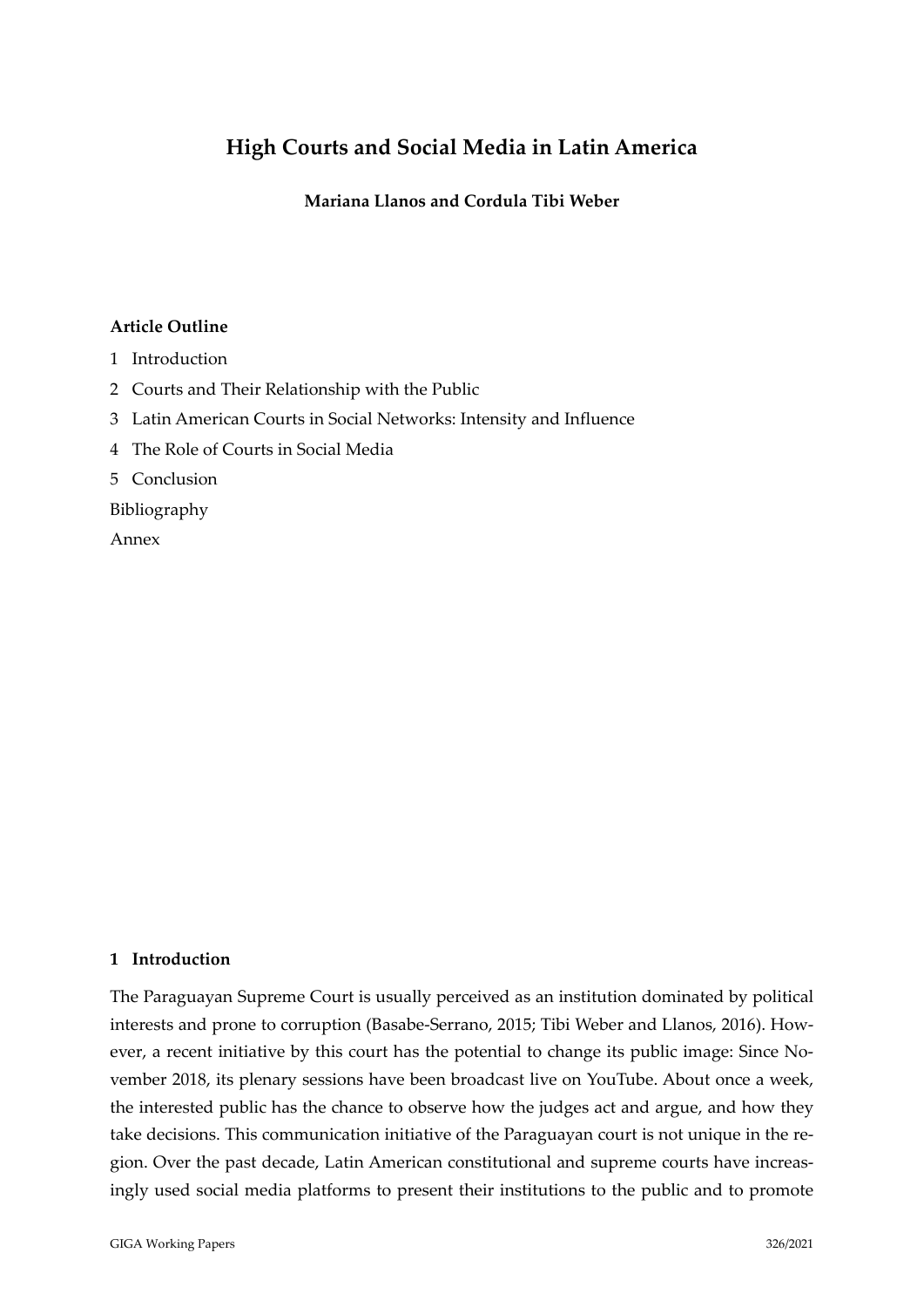their work. The rise of social media has provided them with a useful and inexpensive tool to reach a broad audience. Some courts have reached a large number of followers with their social media accounts. For example, the official YouTube channel of the Brazilian Federal Supreme Court, which was the first among Latin American courts to begin broadcasting its activities through this platform, had accumulated nearly 41 million clicks and 363,000 subscribers by March 2021. Certain Latin American courts, such as the Argentine and the Mexican Supreme Courts as well as the Brazilian Federal Supreme Court, have been described as the most active in the world in terms of their relationship with the media in general and also as pioneers in the use of social media in particular.

To use social media with such intensity, courts need to make their work accessible to a broader audience. A recent volume by Davis and Taras (2017) analyses how courts relate to the public through the media and, to a lesser extent, through social media. Two general purposes are pointed to as explaining the new activism of the courts in public (Taras, 2017, p. 1): First, courts may be seeking to increase the public's knowledge about their work – in other words, their intention is primarily informative or educational. Second, courts may want to promote a positive image of themselves in order to mitigate the mistrust in the judiciary common in many countries. The latter lends itself to strategic self-promotion activities on social media. The aforementioned edited volume includes some Latin American courts (Argentina, Brazil, and Mexico) that are very active in public relations and describes their role with respect to the media as a "very Latin American type of democratic populism," or: "hypertransparency" (Taras, 2017, p. 11). However, even today, single-case studies on the public relations of Latin American courts dominate; comparative studies on the use of social media by the courts in the region are nonexistent. Only a comparative and systematic analysis of the phenomenon will allow us to assess whether such social media activism by courts includes all of Latin America, or if it is instead the behaviour of a few exceptional courts that drives this perception. Such a regional comparison can also help us to better understand the motivations behind this new court behaviour. Within these pages, we present the first comparative assessment of the role of Latin American highest courts in social media. This is an exploratory analysis of a limited time period – namely, a one-year observation extending from November 2018 to November 2019. Despite the relatively short period under examination, we are able to detect some general patterns and interesting trends.

We focus on the highest courts with constitutional review powers from 17 Latin American countries, investigating the intensity with which these courts use social media and assessing the degree of their influence.[1](#page-4-0)Our investigation focuses on the three most important platforms: Twitter, YouTube, and Facebook. We construct two indicators to quantify two dimensions of social media use: intensity and influence. By combining these dimensions, we can assess the

<span id="page-4-0"></span><sup>1</sup> The 17 countries defined as at least "partially free" in the 2018 Freedom House Index were included in this analysis: Argentina, Bolivia, Brazil, Chile, Colombia, Costa Rica, Ecuador, El Salvador, Guatemala, Honduras, Mexico, Nicaragua, Panama, Paraguay, Peru, the Dominican Republic, and Uruguay.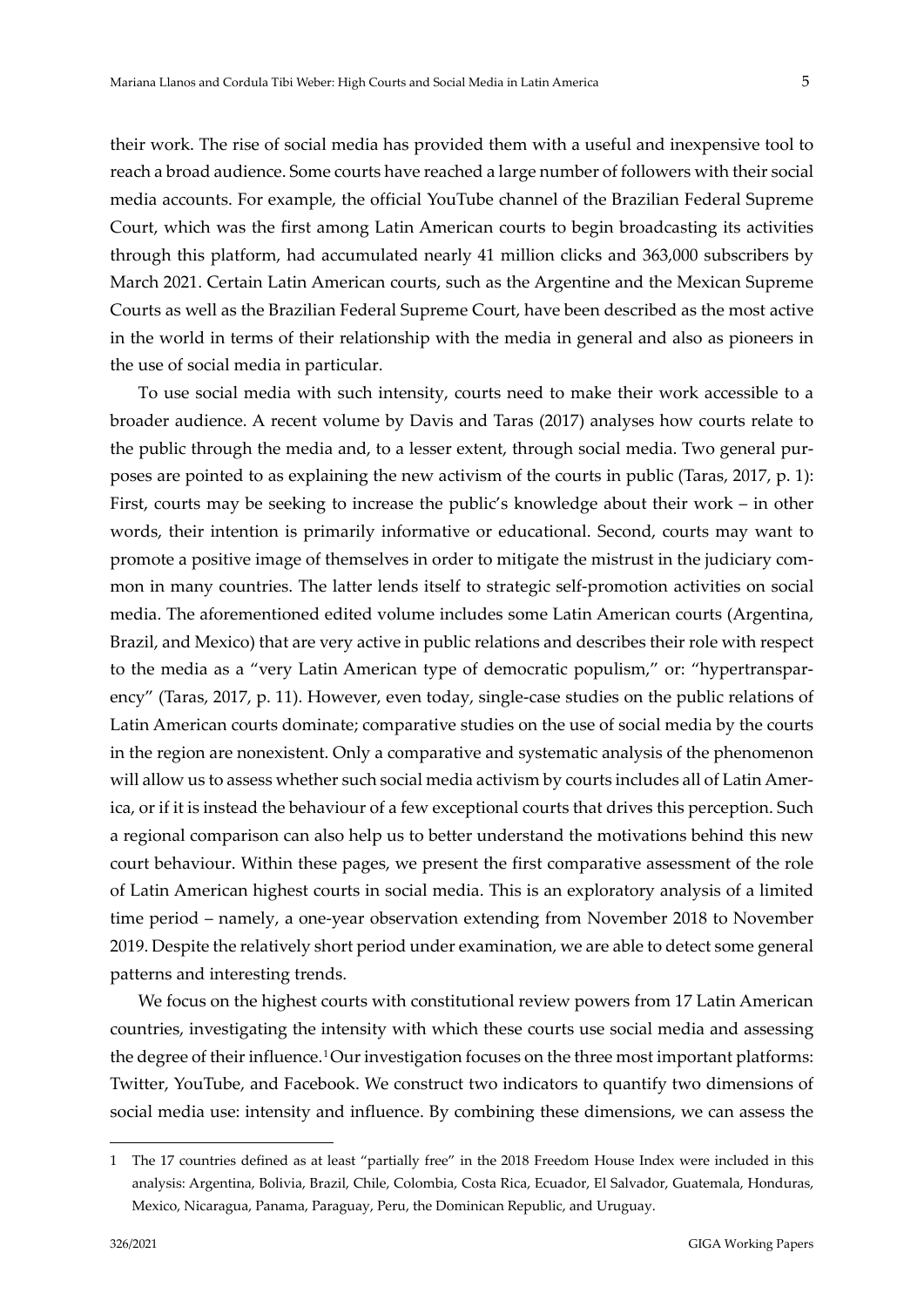importance of social media for each court and the effectiveness of its strategy in the use of these platforms. Despite the exploratory nature of this article, its results enable us to provide a preliminary classification of the higher courts regarding their role in social media. This classification shows that, although most of the courts are very active, their role in social networks is diverse. While there are very active and influential courts, there are also others that, despite the intensive use of these platforms, reach only a very small audience. In order to better understand the motivations behind the use of social media by the courts, we compare the two dimensions – intensity of use and influence – with current levels of distrust in the judiciaries. This helps us to ascertain whether a lack of public support of the institution could be a major driver of social media use by the courts.

In the next section, we discuss explanations from the judicial politics literature and include information available on the use of social media in particular Latin American cases. The third section introduces the analysis of the intensity and influence of court behaviour vis-à-vis social media and succinctly discusses the different types of content that courts publish in social media. In the fourth section, we combine these two indicators to better understand the role of each court. The last section presents the conclusions and some ideas for future research.

#### <span id="page-5-0"></span>**2 Courts and Their Relationship with the Public**

In their volume on court–press relations, Davis and Taras (2017, p. 303) conclude that the role of the judiciary in the political system depends largely on citizens' understanding of the functions of the court and the decisions it takes. Thus, a close relationship between the media and the judiciary would be necessary to increase public understanding. However, little is known about such relationships. This lack of knowledge concerns not only court–press relations, but also other kinds of public relations of courts, such as those carried out through their institutional websites or social media accounts. In spite of this, some Latin American courts are known for their propensity to communicate with the public through these platforms.

The Brazilian Federal Supreme Court was the first Latin American court to turn to social media, when it opened a YouTube account in November 2005. There, it began broadcasting information about its tasks and work, the judicial system as a whole, and outstanding judicial decisions. Through this initiative, it consolidated a strategy of media relations that had already begun to evolve in the mid-1980s (Falcao and de Oliveira, 2013). Given its official website established as early as 1996 and its broadcasting of sessions (including every plenary session) over television and radio since the middle of the first decade of the 2000s, the Brazilian Federal Supreme Court has been regarded as the "most transparent high, constitutional court in the Americas" (Ingram, 2017, pp. 58), one which "has pursued a fairly aggressive public relations strategy using its own media operations to enhance its visibility, openness, and transparency" (ibid., p. 67).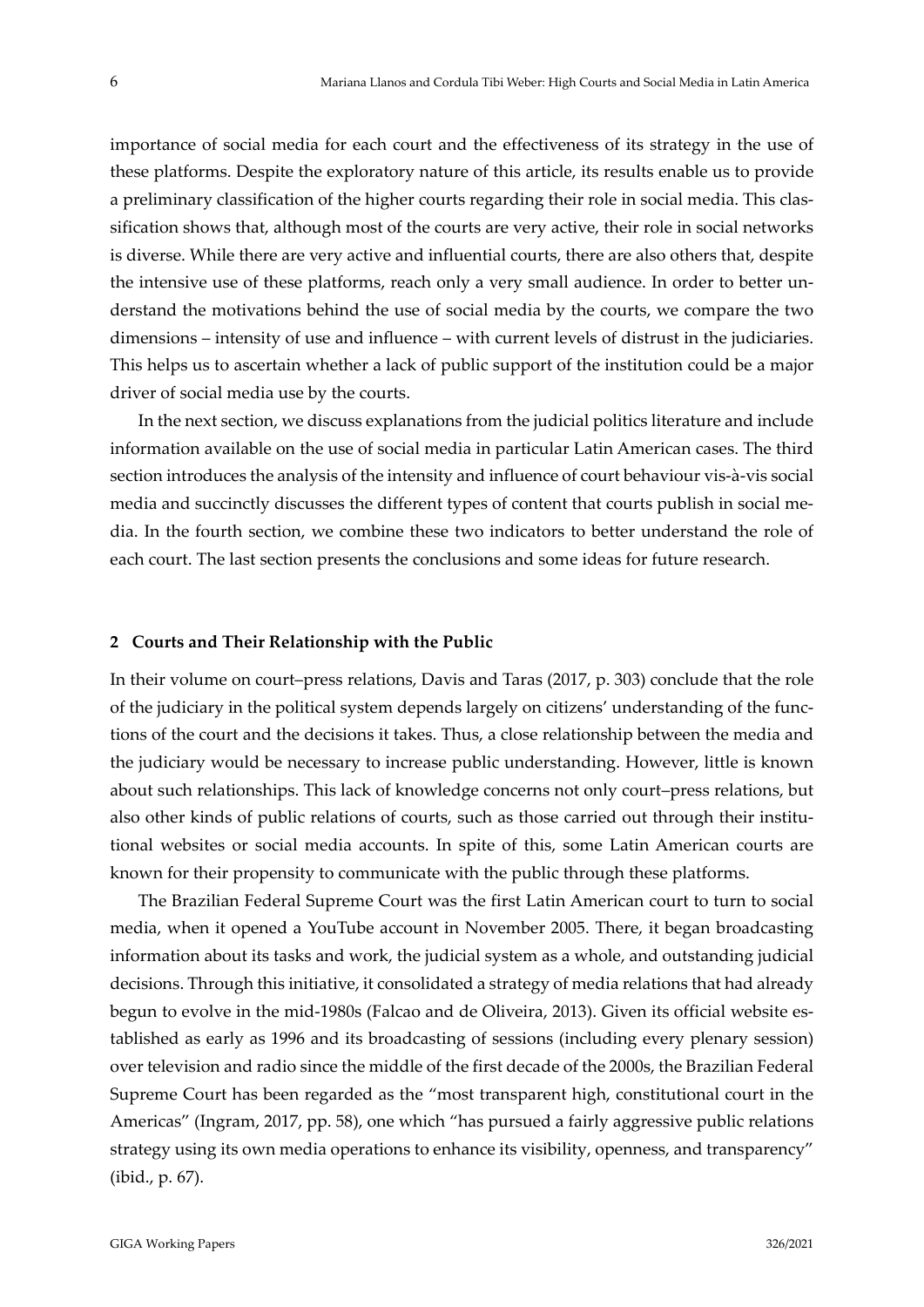Similarly, the Argentine Supreme Court began an extensive communication strategy a few years after its Brazilian counterpart, "with the explicit goal of improving the Supreme Court's legitimacy and public image and fortifying its authority vis-à-vis other political actors" (Scribner, 2017, p. 14). This strategy was the reaction to a crisis of institutional legitimacy that had resulted from the court's politicisation during President Menem's governments in the 1990s and from its role in the severe socio-economic crisis of 2001. In this context, the Argentine Supreme Court adopted a series of measures to change its public image (Barrera, 2013; Ruíbal, 2009). Some of these measures were implemented through the so-called "transparency bylaws," which included, for example, the introduction of amicus curiae briefs and public hearings. Since 2006, the Judicial Information Center (Centro de Información Judicial, CIJ) has been responsible for providing information on judicial decisions to the general public and to civil society organisations (Scribner, 2017, p. 22). The CIJ runs all the social media accounts that present the work of the court.

Although these two well-known courts have shown an early and intensive use of social media, information is scarce on most other courts in the region and on the courts' motivations for this behaviour. We argue that from a theoretical point of view the incentives to use social networks are high: courts may use them as vehicles to improve levels of public trust, to generate strategic support when their power is contested by the other branches of government, or simply to disseminate information about their work and decisions. Last but not least, using social media requires little financial investment and little personnel.

#### **2.1 Legitimacy and Trust in the Judiciary**

The initial impulse behind both transparency and self-promotion strategies by courts in social networks may result from a low level of institutional legitimacy or from the interest in maintaining a certain level of legitimacy. Thus, these initiatives would respond to the need to build, improve, or maintain public support, considered the most necessary element to build and maintain institutional legitimacy. Usually, a distinction is made between specific and diffuse support (Easton, 1975). The first refers to the approval of institutional performance in the short term, as a reaction to specific policies, while the second denotes a fundamental commitment to the institution or the will to support it "beyond mere satisfaction with the performance of the institution at the moment" (Gibson, 2012, p. 5).

Courts, as unelected institutions, have more difficulties generating such support (Wells, 2007). However, greater transparency tends to have a positive impact on the legitimacy of an institution (De Fine Licht, Naurin, Esaiasson and Gilljam, 2014, p. 127). Studies on the legitimacy of the US Supreme Court and lower courts (Benesh, 2006; Caldeira, 1986; Caldeira and Gibson, 1992; Gibson and Caldeira, 2009), as well as some studies on other national higher courts in developed democracies (Gibson, Caldeira and Baird, 1998), show that knowledge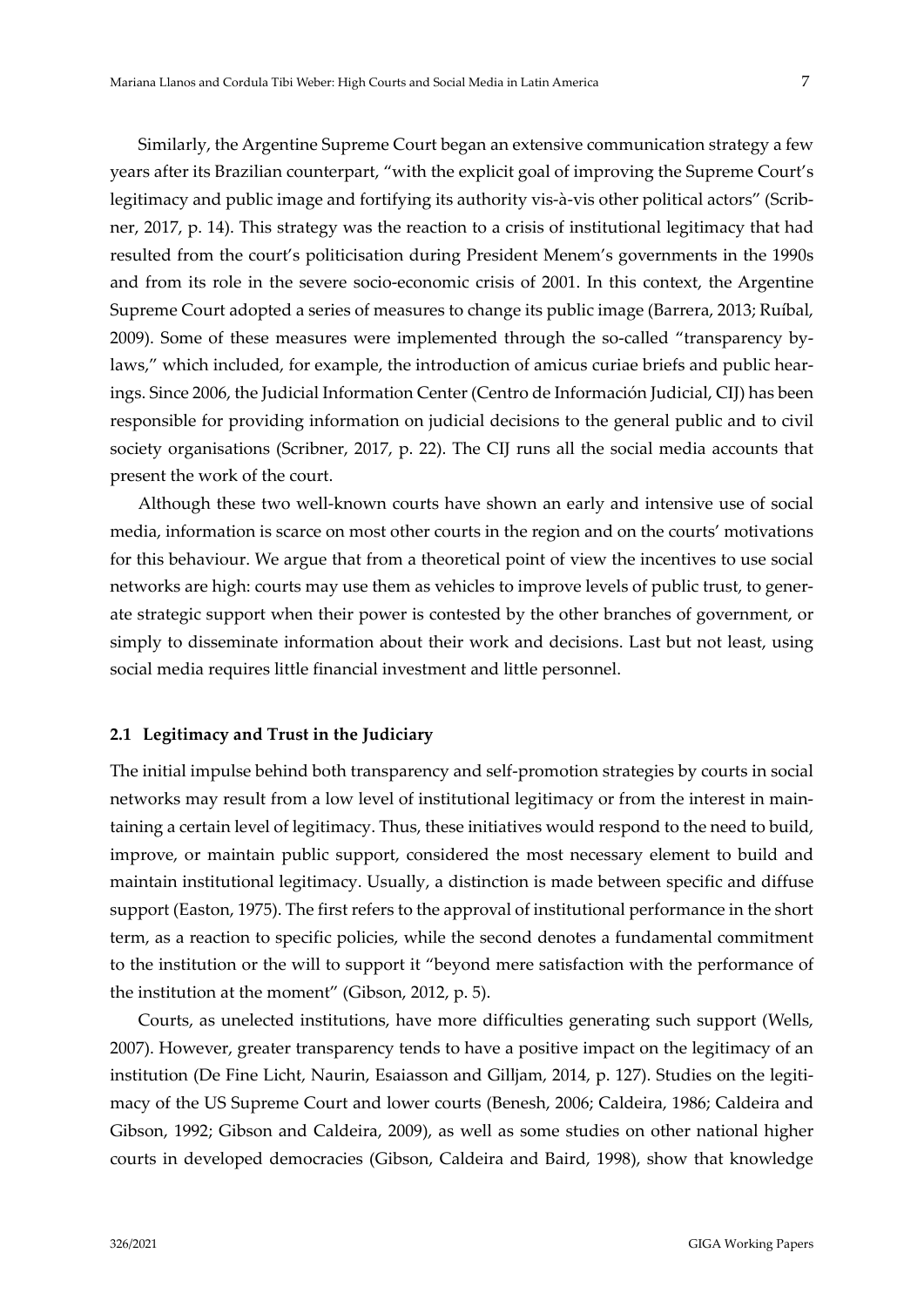about courts (how they operate and their tasks) increases their legitimacy (Caldeira and Gibson, 1992). It has also been revealed that less educated people show less confidence in judicial institutions (Benesh, 2006). Further, the theory of the positivity bias (Gibson and Caldeira 2009) proposes that by paying attention to a court, people not only gain more knowledge about it, but are at the same time exposed to "powerful symbols of judicial legitimacy," such as the judges' robes or rituals used in the courtroom (ibid., 437). In the US context, these symbols increase the exposed population's perception that courts are different from ordinary political institutions, thus enhancing the courts' legitimacy. However, a study by Holtz-Bachas (2017) on the German Constitutional Court shows that if courts enjoy a high level of public trust, they do not have many incentives to increase transparency around their work (ibid., p. 115), suggesting that the relation between trust and transparency initiatives needs further exploration.

There are few studies on the legitimacy of courts in new democracies. Gibson and Caldeira (2003) and Gibson (2016) test the applicability of their findings from the United States for courts in new democracies with case studies of public support for the South African Constitutional Court. Their results indicate that, in developing democracies, courts tend to be less able to mobilise their symbols to generate legitimacy. Working with a sample of ten Latin American countries, Salzman and Ramsey (2013) show that the existing connection between knowledge of the court and judicial legitimacy in developed democracies cannot be automatically transferred to the context of developing democracies: They argue that the public's confidence in courts in developed democracies increases with higher levels of knowledge "because the courts in these countries largely perform as intended" (ibid. 76). By contrast, "individuals in Latin America with more political knowledge will recognize the inadequacies of their judiciaries, which will cause lower levels of confidence in that institution" (ibid.).[2](#page-7-0)

Although existing studies on judicial legitimacy suggest that courts in both developed and developing countries find reasons to open themselves to the public, we assume that in the latter they will behave strategically: they will not only try to reach people with a higher educational level, but they will seek to transmit a positive image of their work as an institution. Whether they also seek to present their institution in ways that help dispel the widespread perception that judges are a distant elite group needs to be tested (Gargarella, 2015).

Courts with high and low levels of legitimacy may both have incentives to use social media, albeit with different purposes. When the starting point is low legitimacy and high distrust in the judiciary, the purpose can be self-promotion with the goal to improve a damaged public image. When the starting point is, instead, a higher level of legitimacy, courts may still have high incentive to use social media to maintain that level – for instance, by following an ideal of institutional transparency.

<span id="page-7-0"></span><sup>2</sup> With a cross-regional analysis, Aydın and Şekercioğlu (2016) confirm these findings.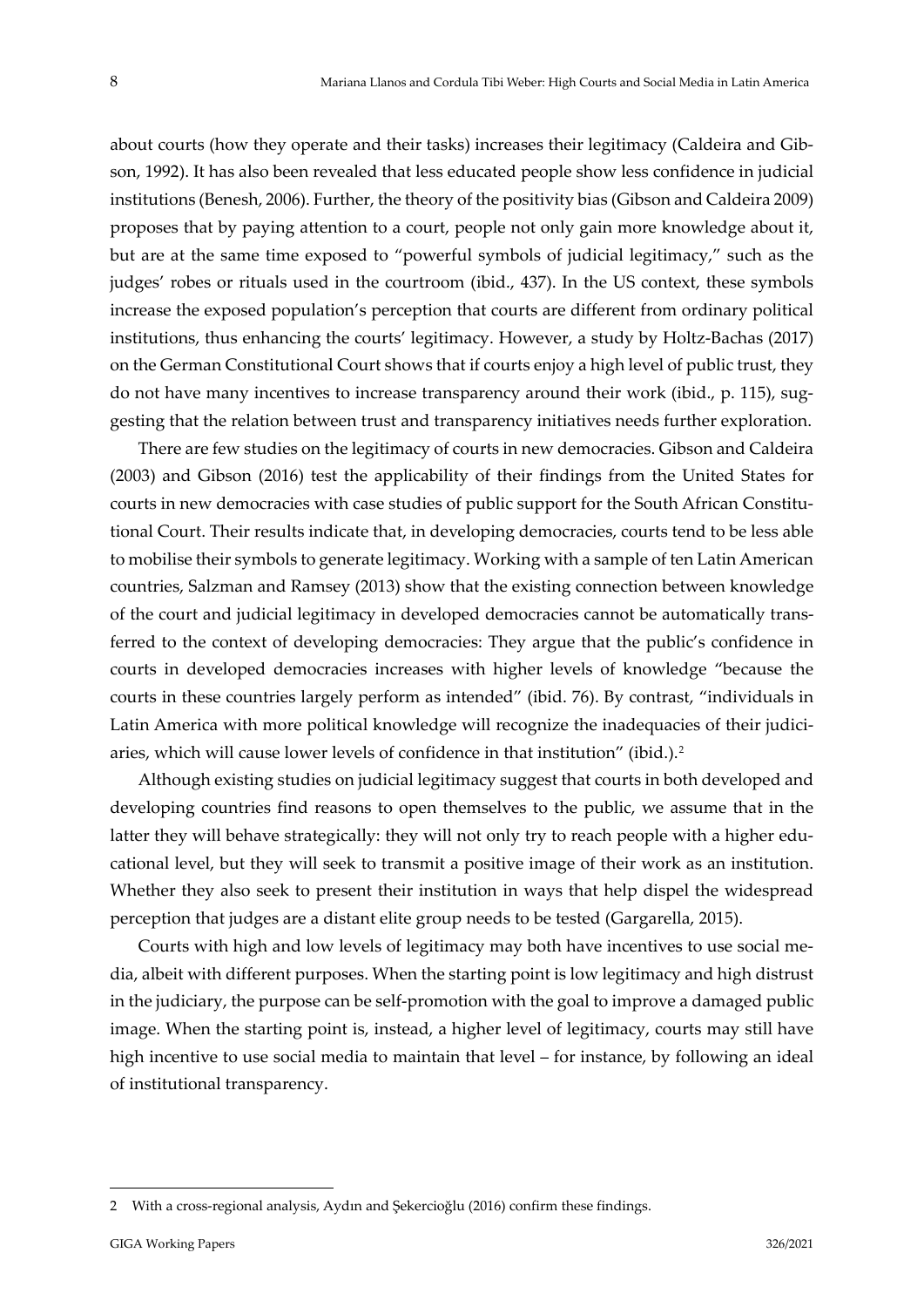#### **2.2 Strategic Self-Promotion**

According to the strategic approach, judges act in a complex institutional context that structures their relationships with other actors. In this interdependent context they often do not decide in accordance with their own sincere ideological preferences (Segal and Spaeth 1993) but rather pay attention to the preferences and likely reactions of other relevant actors (mainly, their colleagues, elected officials, and the public) (Epstein and Knight 1998). In principle, the courts are insulated from direct pressure from the public. However, public opinion is important in judicial decision-making for two reasons (Bricker 2016): First, judges lack the power to enforce their decisions, which means that gaining public support may increase their chances of obtaining compliance. Power holders may be more inclined to comply with the decisions of a court that enjoys a high degree of public support than with the decisions of a less popular one. Second, public support is the only source courts can use to protect themselves against governmental attacks. When courts have enough public support, political powers are more likely to refrain from interfering with the judiciary. A typical example is the Colombian Constitutional Court. Its practice of including civil society organisations in the decision-making process in important cases, along with a decision policy favouring the interests of the middle classes, led to strategic alliances with important support groups. With the help of these groups, the court was able to successfully defeat court-curbing as well as court-packing initiatives by President Uribe (2002–2010) (Landau 2015).

In his study on the Mexican Supreme Court's public relations, Staton (2010) shows that judges in developing democracies strategically decide what specific decisions and information about their work to publicise. The author observes "a tension between the goals of building transparency and legitimacy" (ibid., p. 7): when the courts are not exposed to political interference and their independence is not contested by the elected branches, they can choose complete transparency regarding their decisions. On the contrary, courts that are limited by political powers may decide against full transparency in cases that reveal their lack of impartiality in salient political controversies and, consequently, question their legitimacy (ibid.).

If the elected branches of government question the judiciary's independence, courts may demonstrate strategic activism on social media – meaning, they are more likely to lean towards strategic self-promotion than to disseminate information with full transparency.

#### **2.3 The Ideal of Transparency in Information**

Two different motivations may underlie the extensive use of social networks to share information about judicial work. One is the aim to improve a court's reputation. Garoupa and Ginsburg (2015) argue that in the past, the internal audience (within the judiciary) was more important for judicial reputation. However, as a result of the increasing visibility of the law and importance of the judiciary at the global level (ibid., p. 88), judges today are more aware of their reputation among external audiences. The authors regard the judicialisation of politics as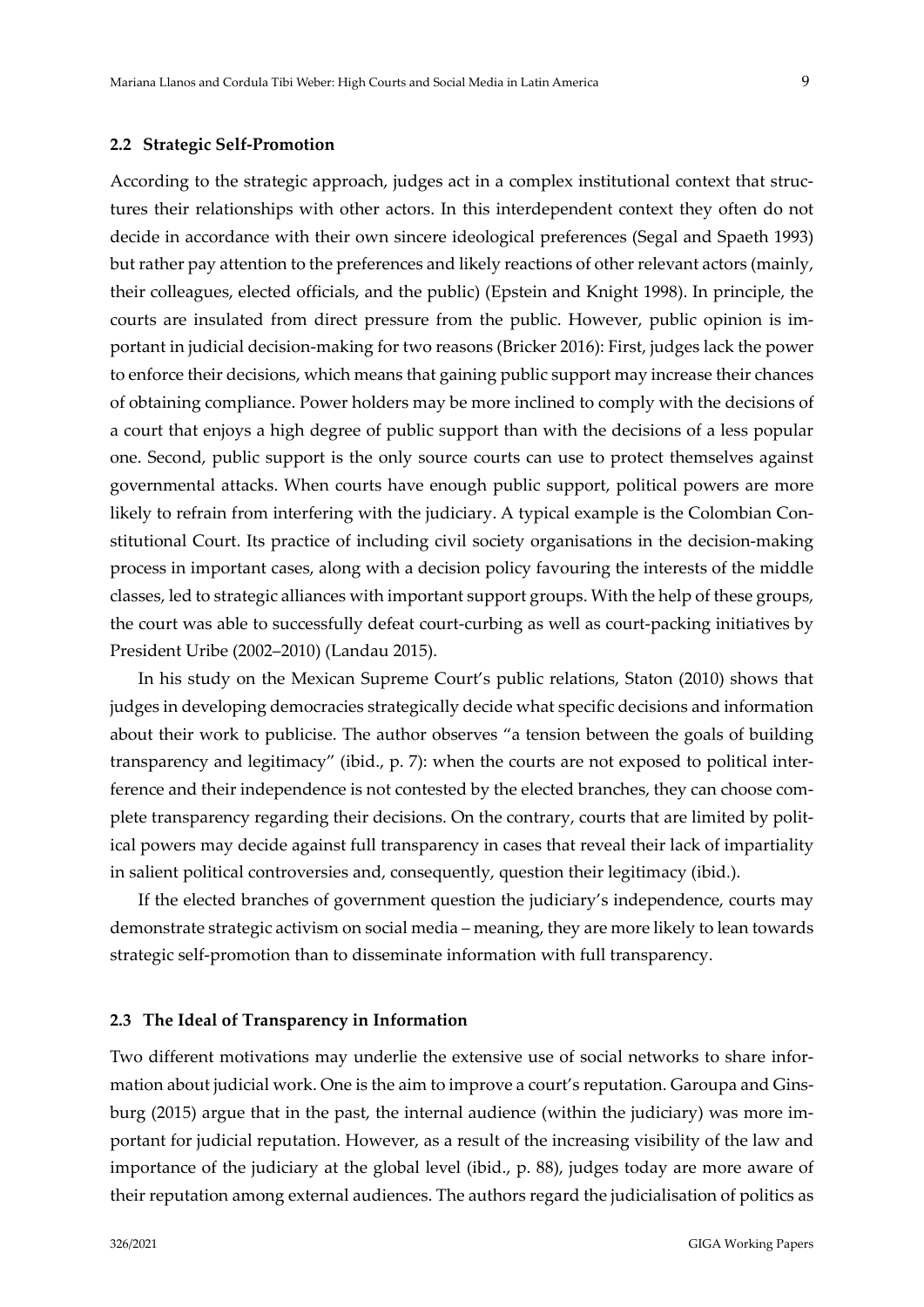a factor that increases the demand for judicial accountability, which in turn requires an enhanced judicial reputation and incentivises institutional innovations that aim to improve this reputation (ibid., p. 49).

A second explanation for the extensive use of social media by courts may be the result of a change of ideas at the court or in the judicial culture. Legal culture is a broad concept that entails the understanding of the interpretation of law not only by judicial actors, but by society as a whole. This perspective regards judges as "imaginative and creative agents" (Hilbink 2012, p. 615). The behaviour of judges is shaped by "the collective conceptions within their communicative community of what a good judge should do" (Gloppen 2004, p. 122). The arrival of new judges to the court or international exchanges between courts (Taras, 2017, p. 5) can renew concepts about the role of the institution and its judges. These changes may include, for example, the consideration of social networks as important tools for institutional transparency. The arrival of younger judges, socialised in the use of new technologies, can also facilitate this opening.

Courts following the ideal of transparency in their institutional work may mostly publish relevant information on cases, decisions, and functions of the court in general. This informative objective may, in some cases, be accompanied by an educational one. The educational purpose is not directly connected to an increase in transparency – although the informational and educational purposes feed each other – but rather to the goal of achieving a public who are informed about their rights and ways to claim them.

#### **2.4 Intensity of the Use of Social Media and Level of Influence**

Existing theoretical perspectives and works conclude that in developing democracies the highest courts have numerous reasons to actively participate in social media. To discern what specific objectives each court is pursuing, a comprehensive study of the content of its publications on these platforms would be necessary. To evaluate the role of Latin American courts in social media, in these pages we first analyse the intensity with which they use social media and the degree of influence they achieve with their activism. Intensity of use refers to the propensity of a court to act on social networks, and influence refers to the attitude – attentive or indifferent – of its audiences. The issues are connected: incentives to get involved in social media will be greater if the audience is attentive, and the audience will be more attentive if the published content is interesting. Furthermore, if the audience grows, the potential of each account to attract more followers will also grow. However, there are various factors (contextual and structural) that may prevent intensity of use and influence from coming together.

Combining both dimensions, we envision four types of court behaviour: The first would be a very active and highly influential court, the second less active but also highly influential. This latter court would have a highly attentive audience but behave in a more reserved way in relation to its virtual audience than the first. These two virtual communication strategies may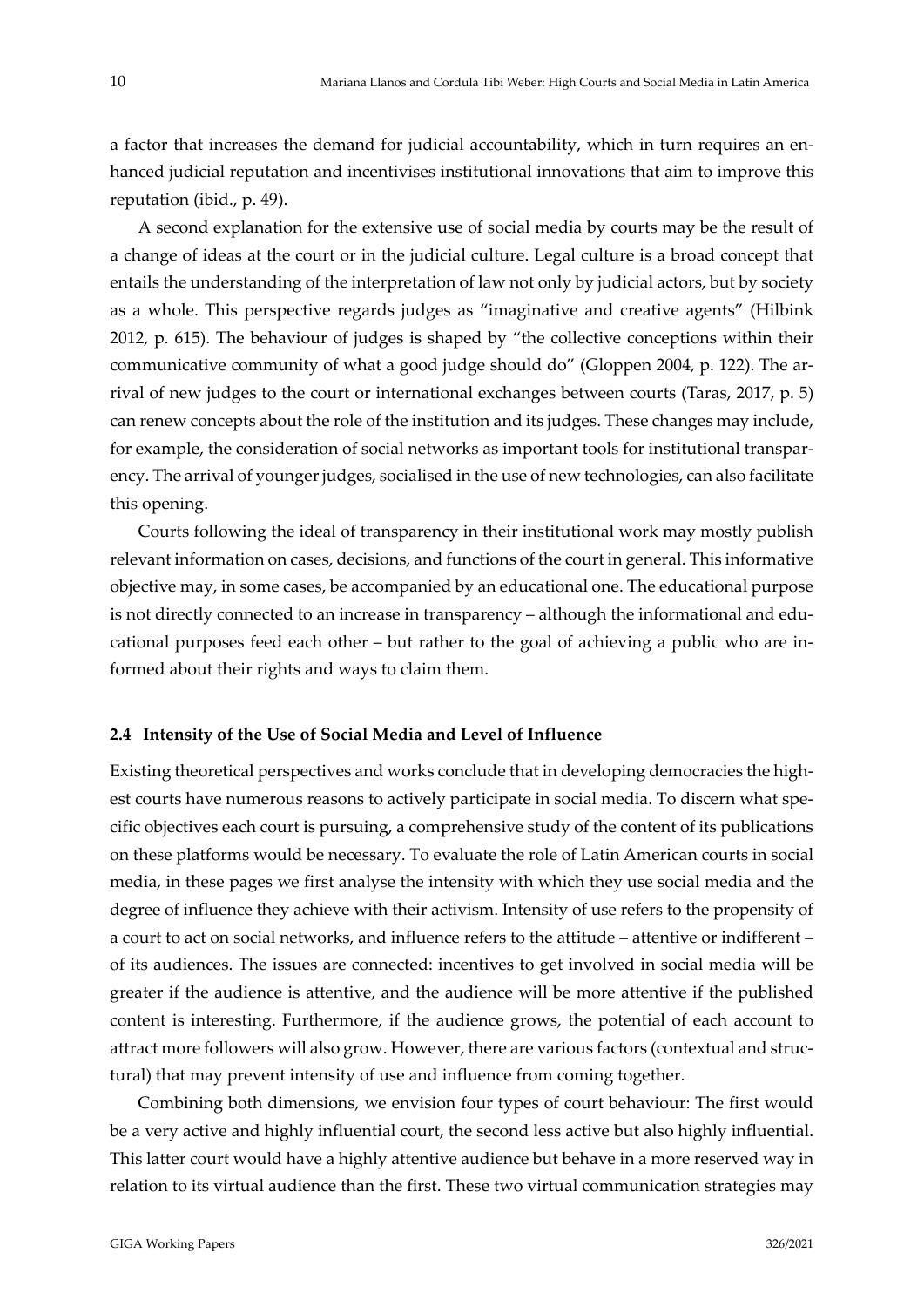be considered as very effective. The third type of court would be characterised by being very active, though less influential. In this case, the court's strategy on social media may be regarded as unsuccessful. Perhaps the public's interest in or knowledge about the court in general is very low, or the way information is presented does not spark the interest of its potential audience. The fourth type refers to a court that is not very active and does not have much influence. In this case, we do not expect the court to have a specific strategy for the use of social networks.

The dimensions of intensity of use and influence are quantitative approximations of the role of the courts in social media and, therefore, do not allow us to deeply explore the motives of this digital activism. Further, it is possible that the types of court behaviours predicted by crossing these dimensions do not manifest exactly in the ways described, or that they appear as continuums rather than as distinct types. Despite these limitations, we think that the two dimensions of a court's social media presence and the aforementioned types of court behaviour connected to the nature of their presence on social media offer us a starting point for the analysis of our observed data.

## <span id="page-10-0"></span>**3 Latin American Courts in Social Networks: Intensity and Influence**

In this section, we operationalise the two dimensions – intensity of use and influence – to analyse the presence of 17 Latin American courts on social media. The analysis is concentrated on the three most important social media platforms: Twitter, as the most relevant platform for political discussions; YouTube, as the most relevant platform for the transmission of videos; and Facebook, as the most important social media network in Latin America. Recent data from Latinobarómetro Corporation revealed that Facebook is the most used social media platform: between 38 and 68 per cent of citizens use this platform in Latin American countries. YouTube users range between 18 and 48 per cent of the population, while Twitter users range only between 2 and 16 per cent of the population (Latinobarómetro Corporation, 2018).

Some of the accounts included in our analysis represent the entire judiciary but are directed by the Supreme Court: this is the case in Costa Rica, Honduras, Nicaragua, Panama, Paraguay, and Uruguay. The Argentine Supreme Court is represented on social media by the Centro de Información Judicial (CIJ) – the Judicial Information Centre, under the direction of the court. In cases where there is a Constitutional Court, this always has its own accounts on the social media platforms, as a logical consequence of its institutional separation from the judiciary. A table included in the Annex shows that most courts started using at least one of the three platforms around 2010 – an exception being the YouTube channel of the Brazilian Federal Supreme Court, which was already up and running in 2005. Three courts do not have a Facebook account: the Brazilian Federal Supreme Court and the Uruguayan Supreme Court as well as the Chilean Constitutional Court. Two Facebook accounts have been inactive – that is, without posts or publications – for years: those of the Argentine Supreme Court and the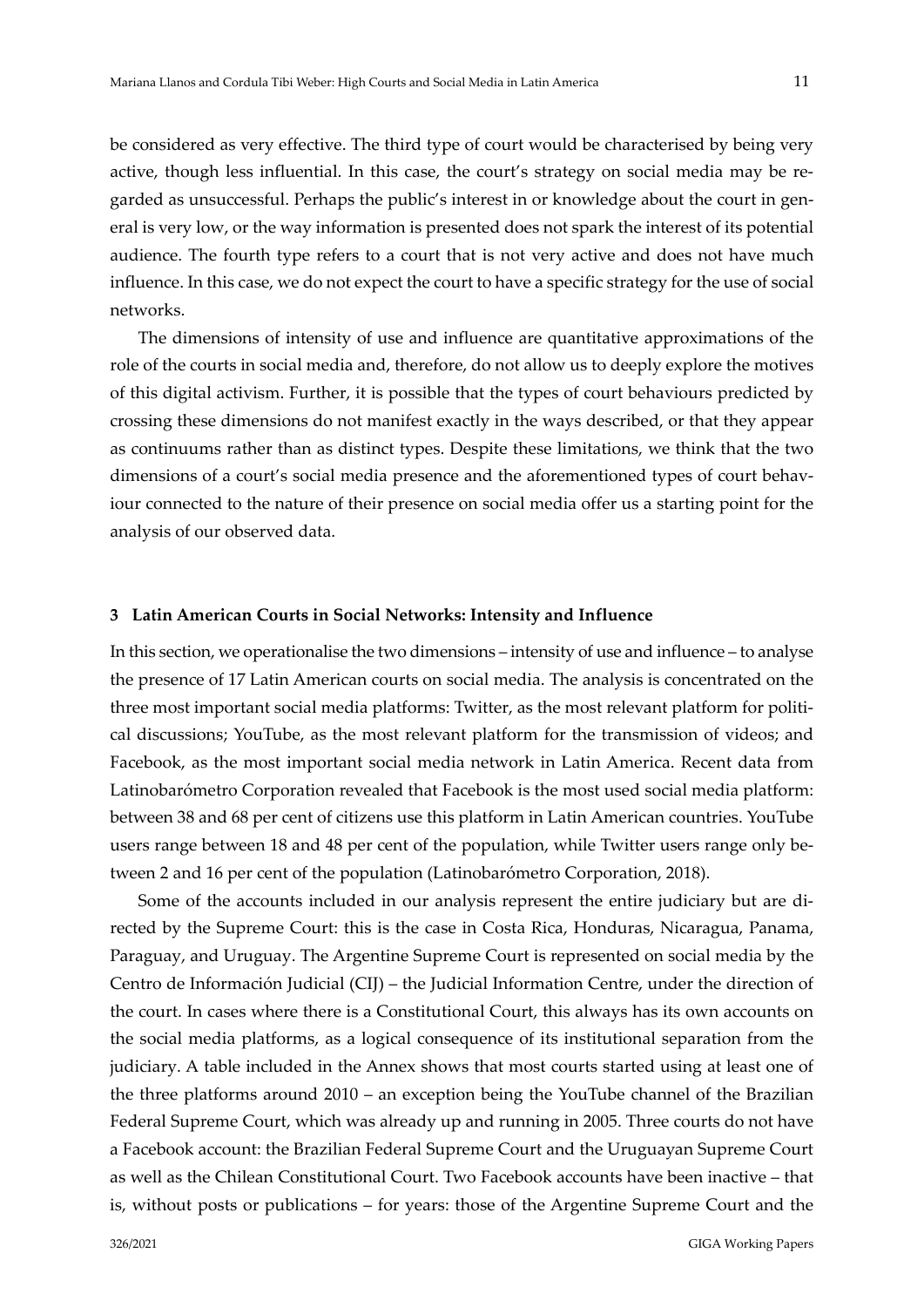Guatemalan Constitutional Court. The same applies to the Twitter account of the Nicaraguan Supreme Court.

To put this information into a global perspective, we compare it to the use of social media by some of the world's most renowned courts – in Germany, the United States, and the United Kingdom. Latin American courts are comparatively more present in such platforms. For example, the German Constitutional Court and the US Supreme Court have only Twitter accounts and are not present on the other two platforms. The German Constitutional Court started using Twitter very recently, in 2015, while most Latin American courts have been using all three platforms for a longer period. In addition, in many cases, the individual Latin American courts' accounts have more followers than the other three accounts. For example, the Twitter account of the Mexican Supreme Court has accumulated more than half a million followers, compared to the 183,000 followers of the US Supreme Court.

The analysis of Twitter data was possible through accessing its Application Programming Interfaces (API). We used R software and the rtweet package (Kearney, 2019) to collect data on the current number of followers as well as the maximum number of accessible tweets from each account.[3](#page-11-0) For YouTube data, we used the information on the accounts from the platform and combined it with information from the company SocialBlade, which evaluates and compares the level of influence of YouTube users.[4](#page-11-1) Since August 2019, access to Facebook's APIs has been highly restricted. For this reason, the analysis of Facebook data is much more limited than that of Twitter (Bruns, 2019). However, because of Facebook's widespread use, we wanted to include data from the platform in our analysis, so we decided to manually extract the necessary information from the respective Facebook accounts.

In the remainder of the section, we first present an evaluation of the intensity of the use of the three platforms by each court, and then the information we gathered on the influence of each court on each social network. Finally, we briefly discuss our observations vis-à-vis the content of the publications.

#### **3.1 Intensity of Use**

To compare the intensity with which the various courts use Twitter, we used the average number of tweets per day. Figure 1 shows that most of the accounts had on average more than one tweet per day. Some courts stand out for being very active: Panama, Honduras, Paraguay, and Mexico.

<span id="page-11-0"></span><sup>3</sup> Twitter APIs allows for the download of the most recent 3,200 tweets of any account.

<span id="page-11-1"></span><sup>4</sup> <https://socialblade.com/>.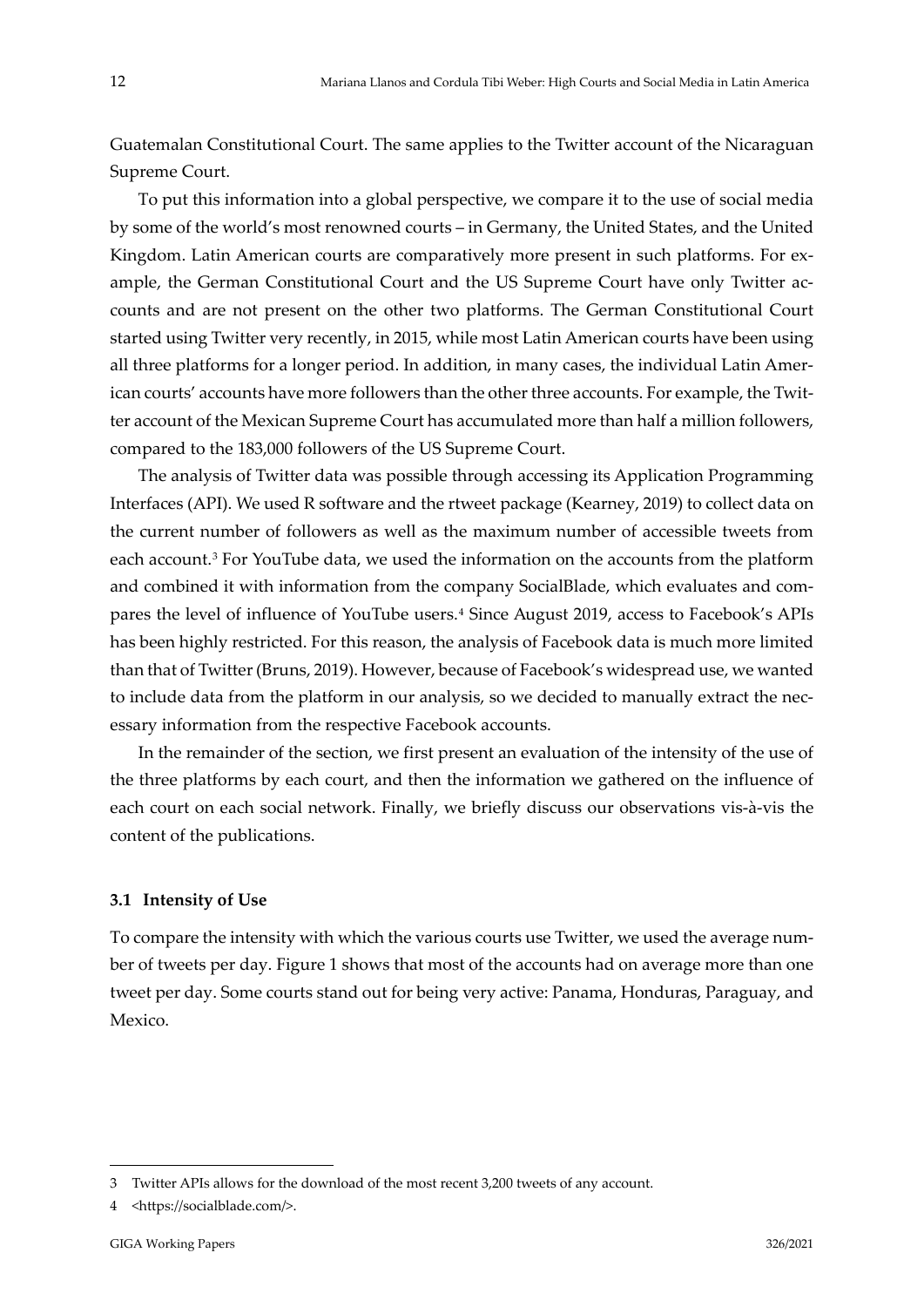

**Figure 1. Intensity of Twitter Use**

*Source:* Authors' own compilation.

*Note:* Authors' own elaboration; daily average calculated for the total number of tweets for the period from 21 November 2018 to 20 November 2019. The account of the Nicaraguan Judiciary is inactive.

To assess the intensity of the use of YouTube by the courts, we collected the total number of videos uploaded to the platform. Table 1 shows that there is a group of very active courts that uploaded more than one thousand videos, led by Brazil. In general, most of the courts were relatively active on this platform.

## **Table 1. Intensity of YouTube Use**

| Uploaded videos |                                                            |  |  |  |  |
|-----------------|------------------------------------------------------------|--|--|--|--|
| >5,000          | Brazil                                                     |  |  |  |  |
| >1,000          | Argentina, Chile, El Salvador, Guatemala, Paraguay         |  |  |  |  |
| >500            | Peru                                                       |  |  |  |  |
| >100            | Colombia, Costa Rica, Dominican Republic, Honduras, Panama |  |  |  |  |
| < 100           | Bolivia, Ecuador, Mexico, Nicaragua, Uruguay               |  |  |  |  |

*Source:* Authors' own elaboration based on www.socialblade.com and the respective YouTube accounts. *Note:* Number of videos uploaded until 22 November 2019.

To analyse the intensity of the use of Facebook, we manually counted the posts in the respective accounts for four weeks, between 30 October and 26 November 2019. A total of 1,127 posts were collected for this period. Figure 2 shows the average number of posts per day.

Similar to the use of Twitter, the highest intensity of use corresponds to the courts of Paraguay, Mexico, and Panama.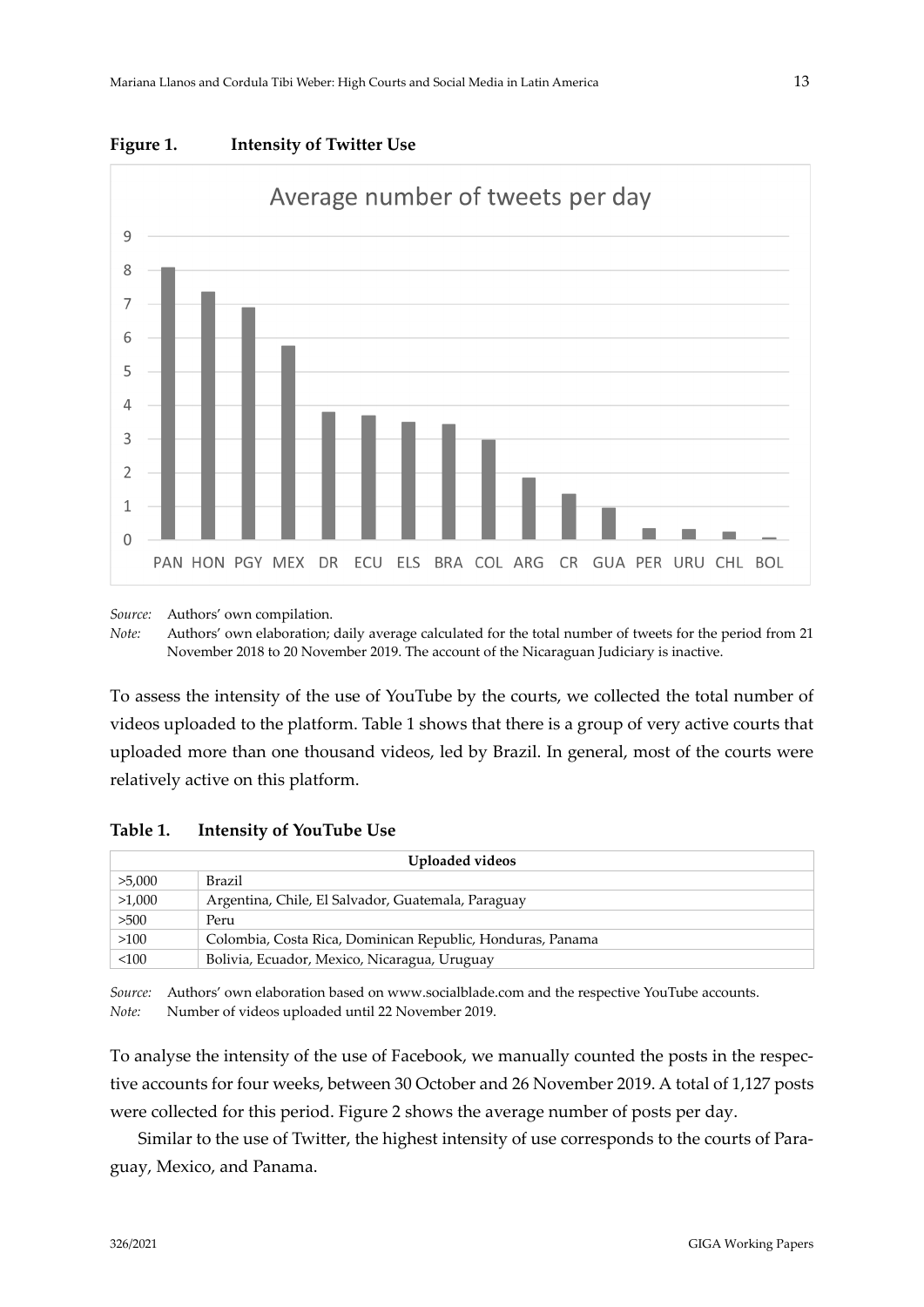

**Figure 2. Intensity of Facebook Use**

*Source:* Authors' own compilation.

*Note:* Five countries with inactive accounts or no account on Facebook.

### **3.2 Influence in Social Media**

Now we turn to the measure of influence in social media. Due to the broader access to Twitter data, we were able to create a Twitter influence indicator that contains three elements: the number of followers as a percentage of the country's total population (World Bank, 2018), the number of likes per tweet, and the number of retweets per tweet. For each item, the perfor-mance of each account was rated as high, medium, or low.<sup>[5](#page-13-0)</sup> By doing so, we obtained a more complete image of the courts' influence on this social media platform (Figure 3 below).

Figure 3 shows that a number of courts had a considerable level of influence on Twitter during the observed time period: those of Brazil, Colombia, Mexico, Peru, Argentina, and Ecuador. These are followed by some courts with medium influence: those of Costa Rica, the Dominican Republic, El Salvador, Guatemala, Chile, Uruguay, Honduras, and Paraguay. Finally, the courts with little influence on Twitter are those of Panama, Bolivia, Nicaragua. When contrasting the data of influence with that of intensity of use (Figure 1), we see that some of the courts with the lowest values in the indicator of influence were the most active: Panama, Honduras, and Paraguay.

<span id="page-13-0"></span><sup>5</sup> Detailed information on the creation of this indicator can be found in the Annex.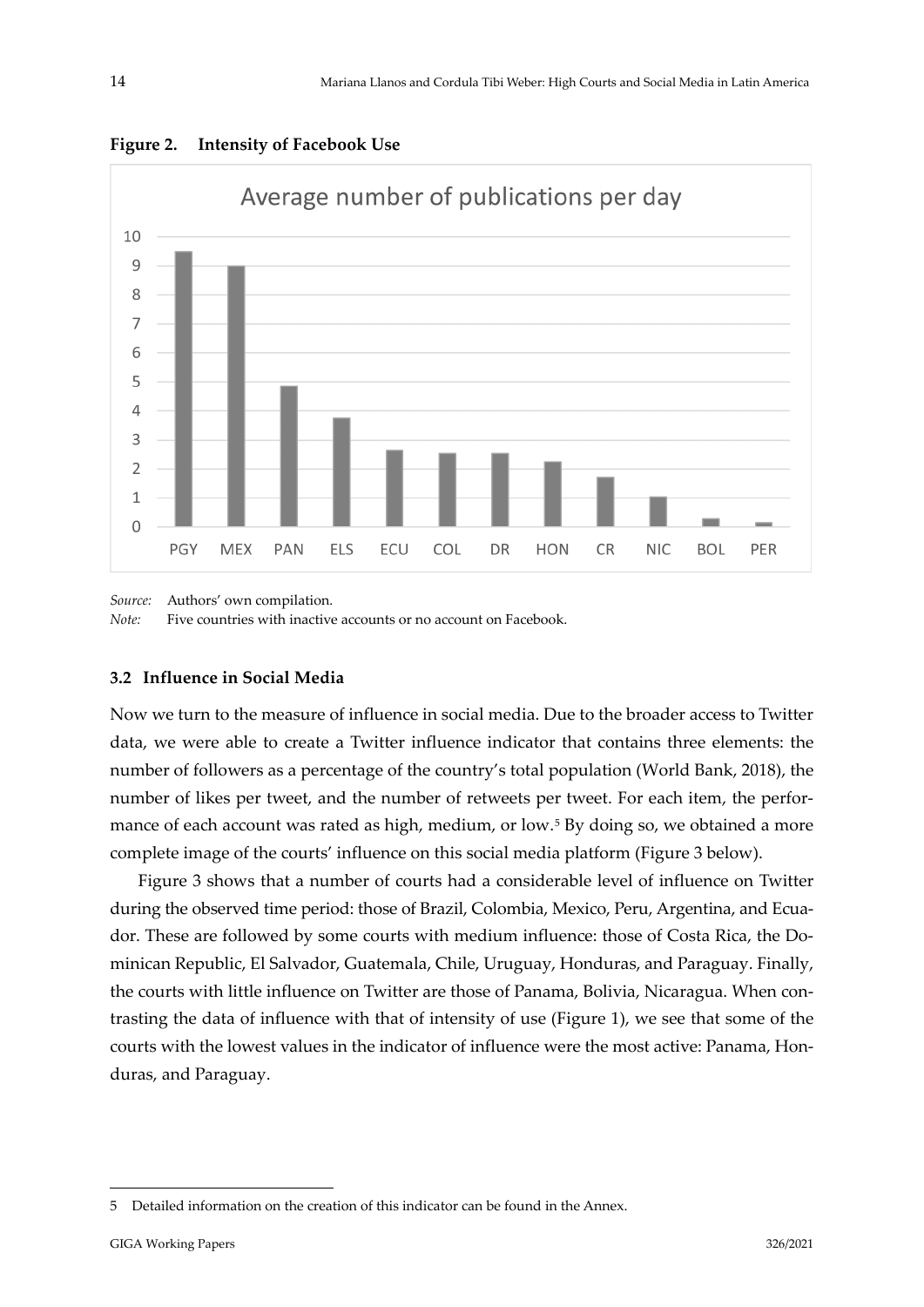

**Figure 3. Comparison of the Twitter Influence Indicator Values** 

*Source:* Authors' own compilation.

*Note:* Nicaragua has a value of 0, because its account was inactive (without publications) during the observation period.

| Table 2.<br>Influence on YouTube <sup>6</sup> |  |
|-----------------------------------------------|--|
|-----------------------------------------------|--|

| Clicks (Influence) |                                                        |  |  |  |  |
|--------------------|--------------------------------------------------------|--|--|--|--|
| 42,168,246         | Brazil                                                 |  |  |  |  |
| >1,000,000         | Argentina                                              |  |  |  |  |
| >100,000           | Chile, Colombia, Costa Rica, Nicaragua, Paraguay, Peru |  |  |  |  |
| >50,000            | Dominican Republic, El Salvador, Guatemala, Mexico     |  |  |  |  |
| >10,000            | Bolivia, Honduras, Panama                              |  |  |  |  |
| >1,000             | Ecuador, Uruguay                                       |  |  |  |  |

*Source:* www.socialblade.com and accounts on YouTube.

*Note:* Clicks on the videos uploaded until 22 November 2019.

To assess the influence of courts on YouTube, we used the number of clicks for each account. Each YouTube account records the number of followers and indicates clicks or views of the videos. Using followers as an indicator of influence is less convincing than using video clicks,

<span id="page-14-0"></span><sup>6</sup> For the comparison of YouTube accounts, the special case of the Supreme Court of Mexico must be considered. Until recently, the Supreme Court was represented by the very influential account of the whole judiciary, "Justicia TV," which boasted more than 1,940,000 clicks (November 2019). However, since 15 February 2019, this court has had its own YouTube channel and has not accumulated a large number of views since then (71,000 as of November 2019). As we are concerned with the state of intensity and influence on social media platforms, we used the data from the new account of the Mexican Supreme Court. The Twitter and Facebook accounts also belong solely to the Mexican Supreme Court.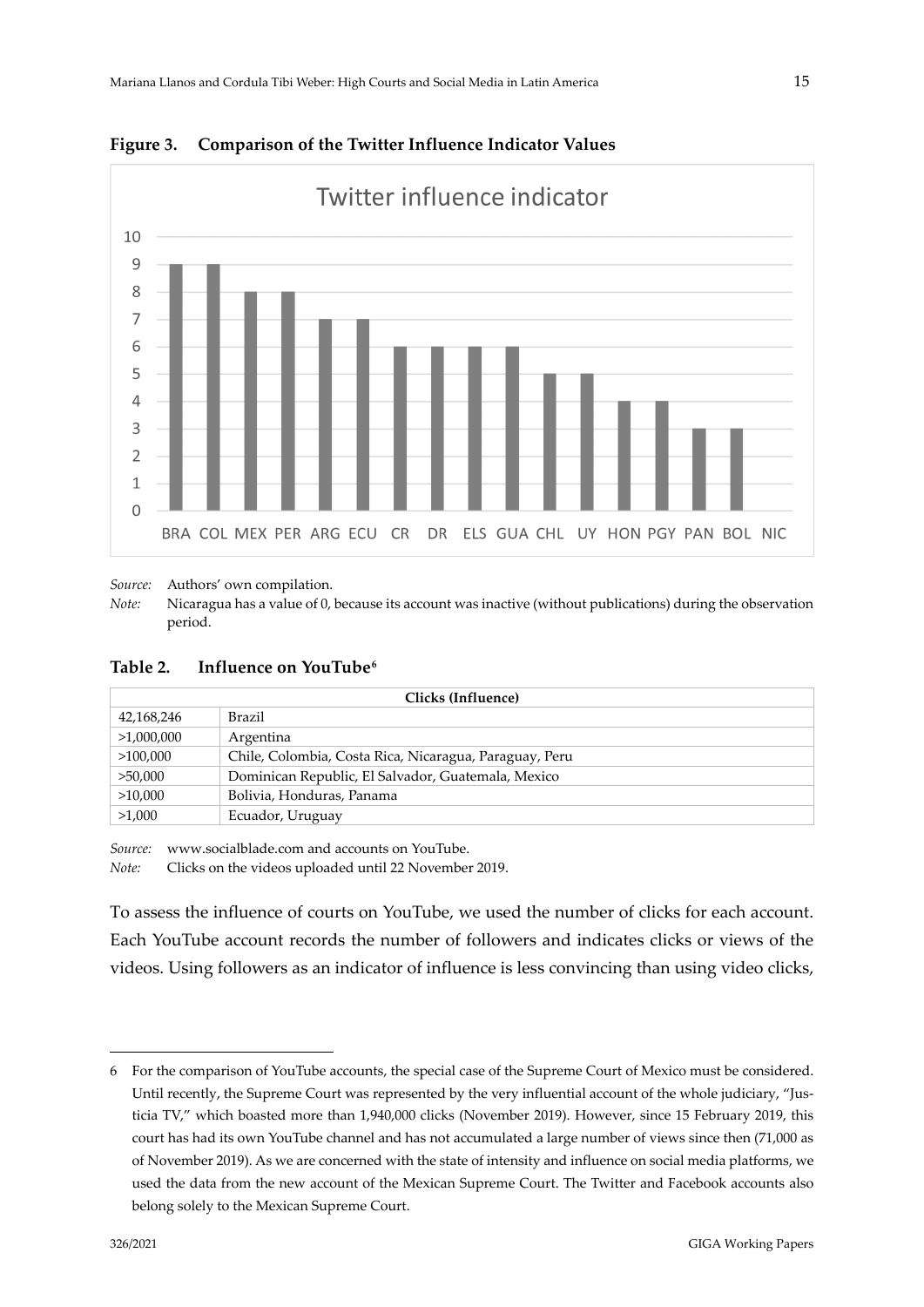because being a follower does not automatically imply that these people are attentive to the content of the account. For this reason, we decided to rely on clicks (Table 2 above).<sup>[7](#page-15-0)</sup>

The table shows that the Brazilian Federal Supreme Court stands out for both its intensity of use and its influence on this social media platform. In general, though, a medium to high level of influence is observed for many courts in the region.

Finally, due to the restrictions of access to Facebook data, it is difficult to analyse the accounts on this social media platform in more detail – for example, the number of likes for each publication. Hence, we used the percentage of followers as percentage of the total population as an indicator for the influence of a court on that platform (Figure 4).



#### **Figure 4. Influence on Facebook**

*Source:* Authors' own compilation.

The figure shows a comparatively high degree of influence of the courts of Costa Rica, Paraguay, El Salvador, and Mexico.

#### **3.3 The Content of Social Media Publications by Courts**

While researching to prepare this article, we delineated three types of publications, each related to one of the incentives that courts have to use social media, as presented in Section 2. First, there were publications whose content was informational – that is, they simply served to

<span id="page-15-0"></span><sup>7</sup> Although, there is also a caveat: users can delete their own videos, which reduces the number of clicks that we can see. But we noticed that only the courts with a high number of videos – and clicks – on their accounts have deleted some of their videos. Consequently, that does not alter the obtained results.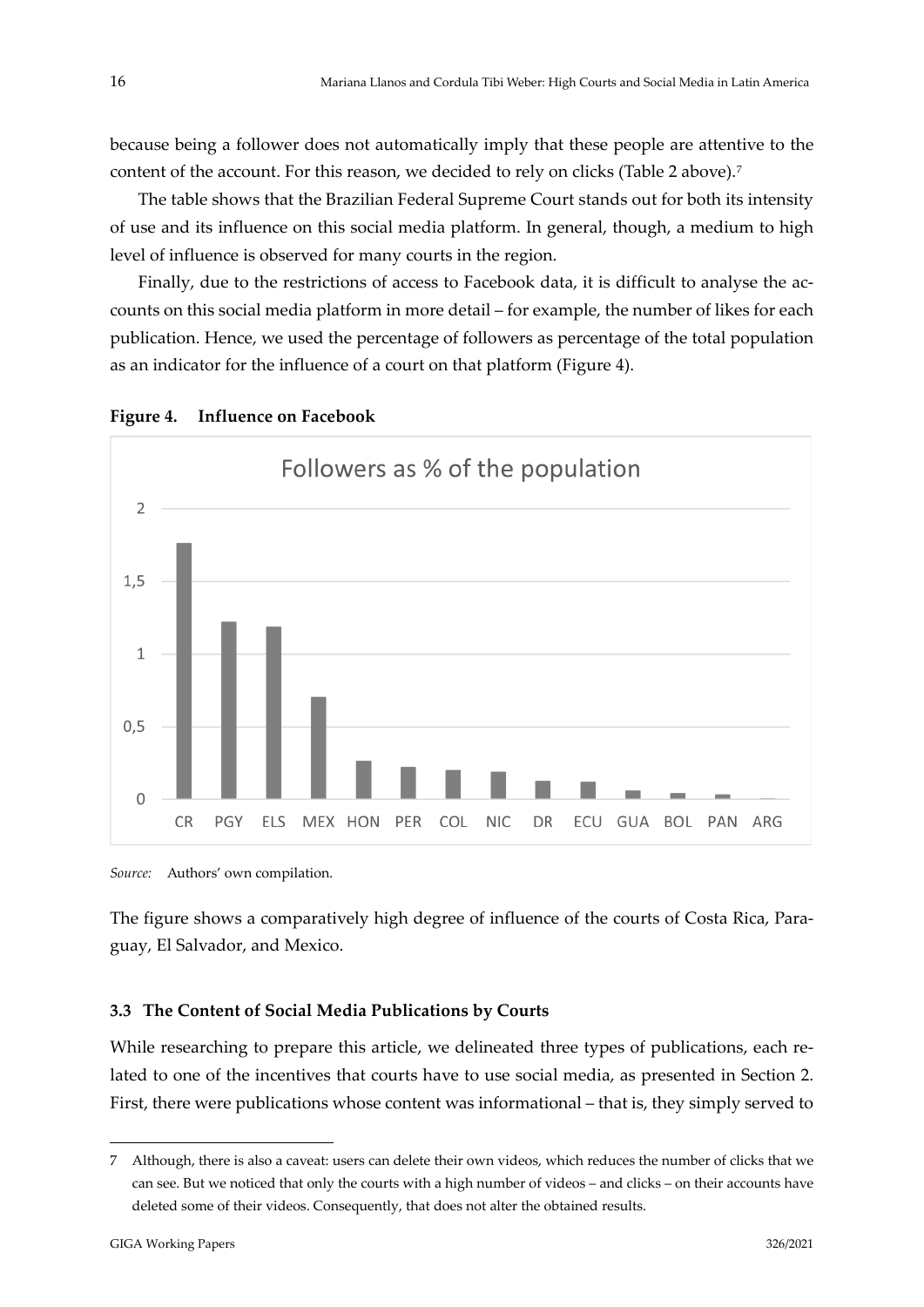inform the public about judicial decisions or court events related to a specific case, such as a public hearing. One example is the following tweet by the Chilean Constitutional Tribunal: "#AudienciaPúblicaTC. Norma del Código Sanitario que prohíbe instalación de consultas médicas o de tecnólogos médicos en establecimientos de óptica: lineamientos y orden de exposiciones para el jueves 4 de julio: https://t.co/HrAK5Fs9to" ("Norm of the Health Code that prohibits the installation of medical consultations or medical technologists in establishments of opticianry: guidelines and order of exhibitions for Thursday, July 4: […]"; 3 July 2019)

Second, there were publications whose content was designed to educate audiences about their rights and how to use them, or that explained the functions and work of the court. The Mexican Supreme Court, for instance, has a video programme on YouTube with the title "Ya lo dijo la Corte" ("The Court has spoken"). This programme explains basic rights and court decisions in simple language. Another example from the same court is the following tweet: "Conoce el origen de las palabras en latín que se usan en los textos jurídicos: Hoy en #DeLaRaízAlDerecho: Jurisperito" ("Get to know the origin of the Latin words used in legal texts: Today in #DeLaRaízAlDerecho: Jurisperito"; 11 November 2019)

Third, there were publications with self-promotional content that presented the court and its activities in a positive way. These publications might aim to improve a court's public image; for instance, we found information about judges participating in social activities with children or with poor people. In our view, the analysis of the different types of publications can indicate what kind of problem a court is trying to deal with through its digital activism. If a court publishes more informational or educational material, it is trying to counter public ignorance regarding its institution and its tasks. If a court is more dedicated to creating a positive image, it is probably facing problems around its reputation. Although this article does not delve into the content, the first steps towards understanding court behaviour in social media are taken in the next section, where the role of each court vis-à-vis these media is classified.

### <span id="page-16-0"></span>**4 The Role of Courts in Social Media**

In this section, we combine the results from the analyses of the intensity of use of the three social media platforms with their influence on these, as explored in the previous section. To achieve this, we created two general indicators that gather the information presented above for each dimension.[8](#page-16-1) Technically, each indicator can take a value between 0 and 3. Figure 5 shows the combination of both, which allows us to classify the courts into five groups, according to the role they have played in these platforms. By doing so, we are able to better evaluate the importance of social media for each court and the effectiveness of their social media strategies.

<span id="page-16-1"></span><sup>8</sup> Detailed information on the creation of these indicators can be found in the Annex.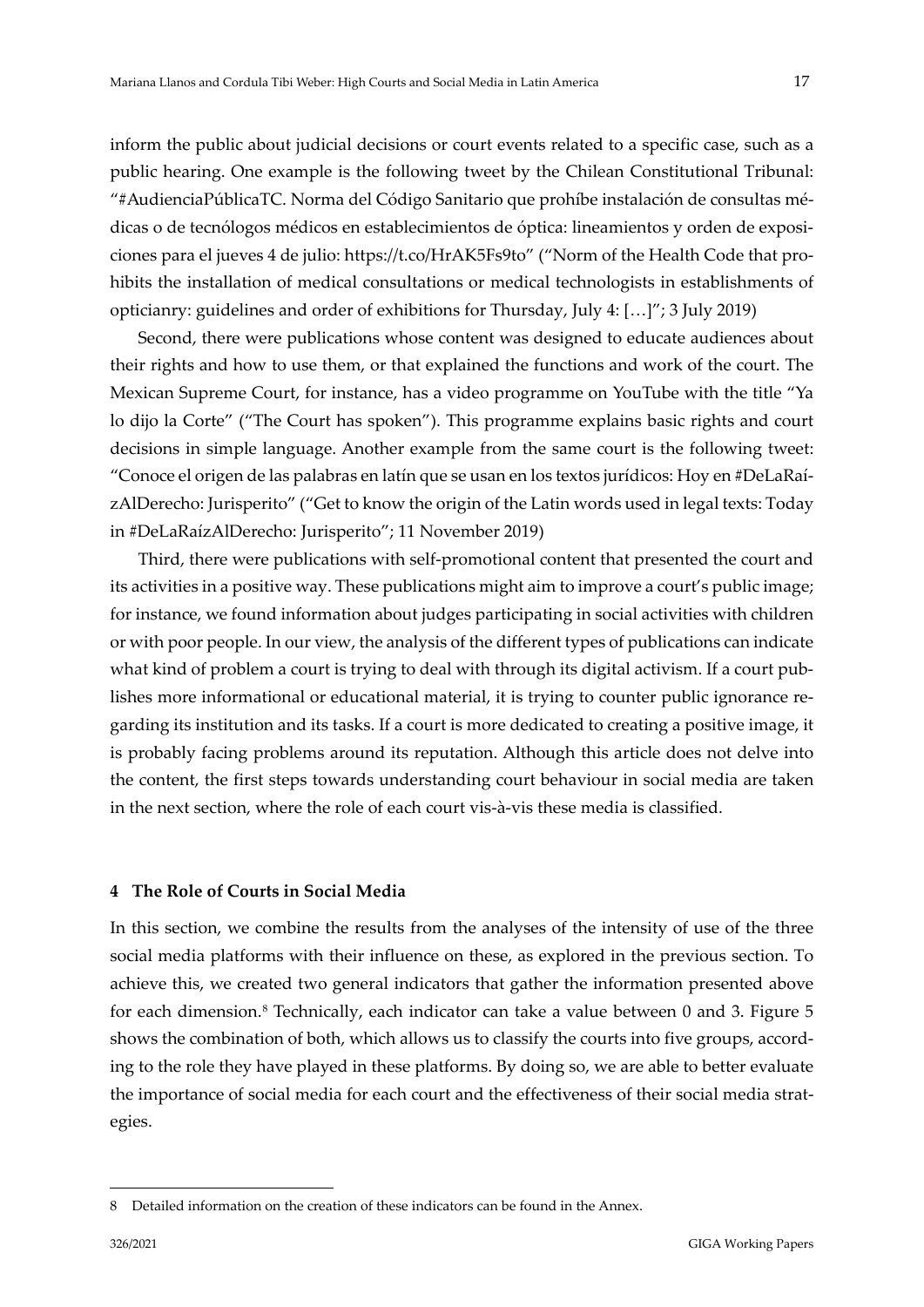

## **Figure 5. Intensity of Use and Influence of Latin American Courts in Social Media from a Comparative Perspective**

*Source:* Authors' own elaboration.

For the analysis, we refer to the types of court behaviour in relation to social media as developed in Section 2.4: 1) a very active and highly influential court, 2) a less active but highly influential court, 3) a very active but less influential court, and 4) a court that is not very active and that has a low level of influence. Figure 5 shows several groupings of courts, one of which demonstrates low-intensity social media use and low levels of influence. This group includes the courts of Bolivia, Nicaragua, and Uruguay. Since these courts do not dedicate much effort to the maintenance of their accounts, they do not seem to have developed specific strategies for the use of social media, nor do they have a great degree of influence in those platforms. A second grouping, of moderately active and moderately influential courts, is comprised of the courts of Chile, Guatemala, and the Dominican Republic. These courts show more interest than the previous ones in using social media and also display some ability to gain followers. The group does not fit well into the expected types, but it seems that the courts in this group have begun to develop a certain strategy in their use of these media.

Third, there is a larger group made up of moderately active and moderately to highly influential courts: those of Argentina, Brazil, Colombia, Costa Rica, Ecuador, Mexico, and Peru. This group is located between our types 1 and 2 – that is, these courts have developed a successful social media strategy: their efforts have resulted in a larger and more attentive audience.

Fourth, the figure indicates two courts that are very active but have low levels of influence: those of Honduras and Panama. Fifth, there are two very active courts with medium influence,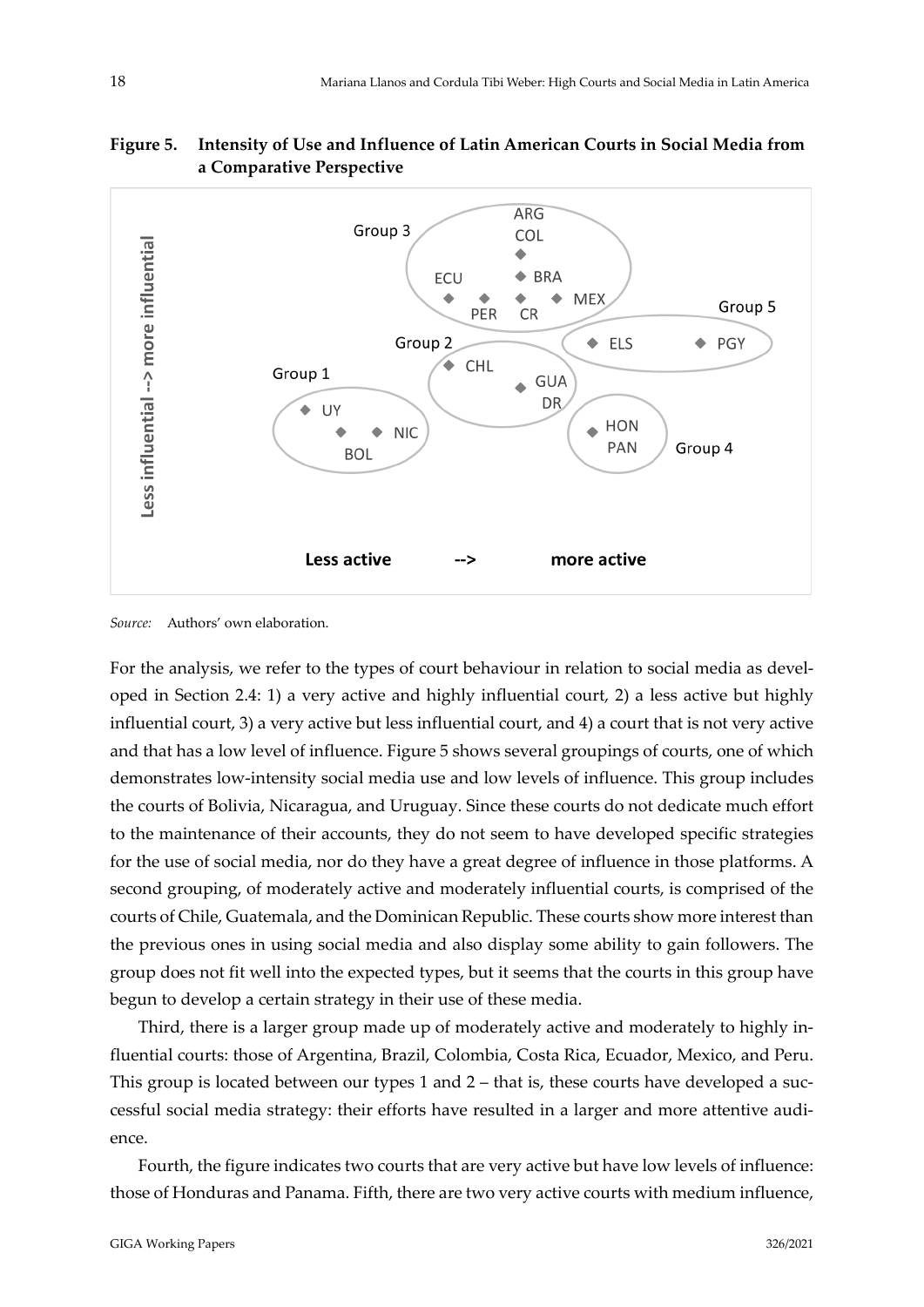those of El Salvador and Paraguay. These two groups, which correspond to the third type envisaged, include courts highly motivated to use social networks but whose communication strategies have not proven effective.

The indicators of intensity and influence show differences between the courts of the region, which allows us to challenge the idea of a single form of activism of the Latin American courts in social media: the expressions of hyper-transparency or media populism that the literature associates with the cases in the region are in need of nuance. In fact, while the most cited courts are the most influential, they are not the most active. They make a differentiated use of social media, knowing that some platforms allow them to communicate more successfully with their audiences than others – such as the Brazilian Federal Supreme Court with YouTube. These most cited courts interact with the public in a strategic way (Staton, 2010), for instance, by focusing on certain salient cases and by carefully evaluating the effect that the shared information might have on their audience and, consequently, on their institutional legitimacy.

It is also worth bearing in mind that for these influential courts, using social networks is just one way to go public. To better understand their strategies, a holistic perspective should be used that includes other participation and transparency mechanisms used by courts, such as, for instance, public hearings that allow for the participation of civil society organisations or other stakeholders in salient cases. Another important observation emerges from Figure 5 when observing the courts with low levels of influence: The non-influential courts are not placed together but are distributed among groups 1 and 4, displaying very different levels of activity. Except for the Uruguayan Supreme Court, these courts face reputational problems. As these cases indicate, the relationship between the reputation of courts, their composition, and the use of social media needs to be better explored.

#### **4.1 Social Media and Trust in the Judiciary**

A situation of low institutional legitimacy or the intention to maintain a certain acquired level of legitimacy have been mentioned as possible reasons for the extensive use of social media. To investigate these reasons, we decided to explore whether there is any relationship between the level of trust in the judiciaries of the region and the activism of the courts in social media. As a starting point, the current level of public confidence in Latin American courts is considered. There is no specific information on levels of trust in the highest courts; consequently, we understand the level of trust in the judiciary in general as a tentative approximation (Latinobarómetro Corporation, 2018).[9](#page-18-0) Of course, trust is not equivalent to institutional legitimacy (Driscoll and Nelson, 2018); rather, it is a short-term and specific measure of support. In any case, this measure serves to capture the level of support for the judiciary at the present time. In most Latin American countries, confidence in the judiciary is very low: approximately 70

<span id="page-18-0"></span><sup>9</sup> The survey distinguishes between four options: a lot of confidence; some confidence; little confidence; no confidence.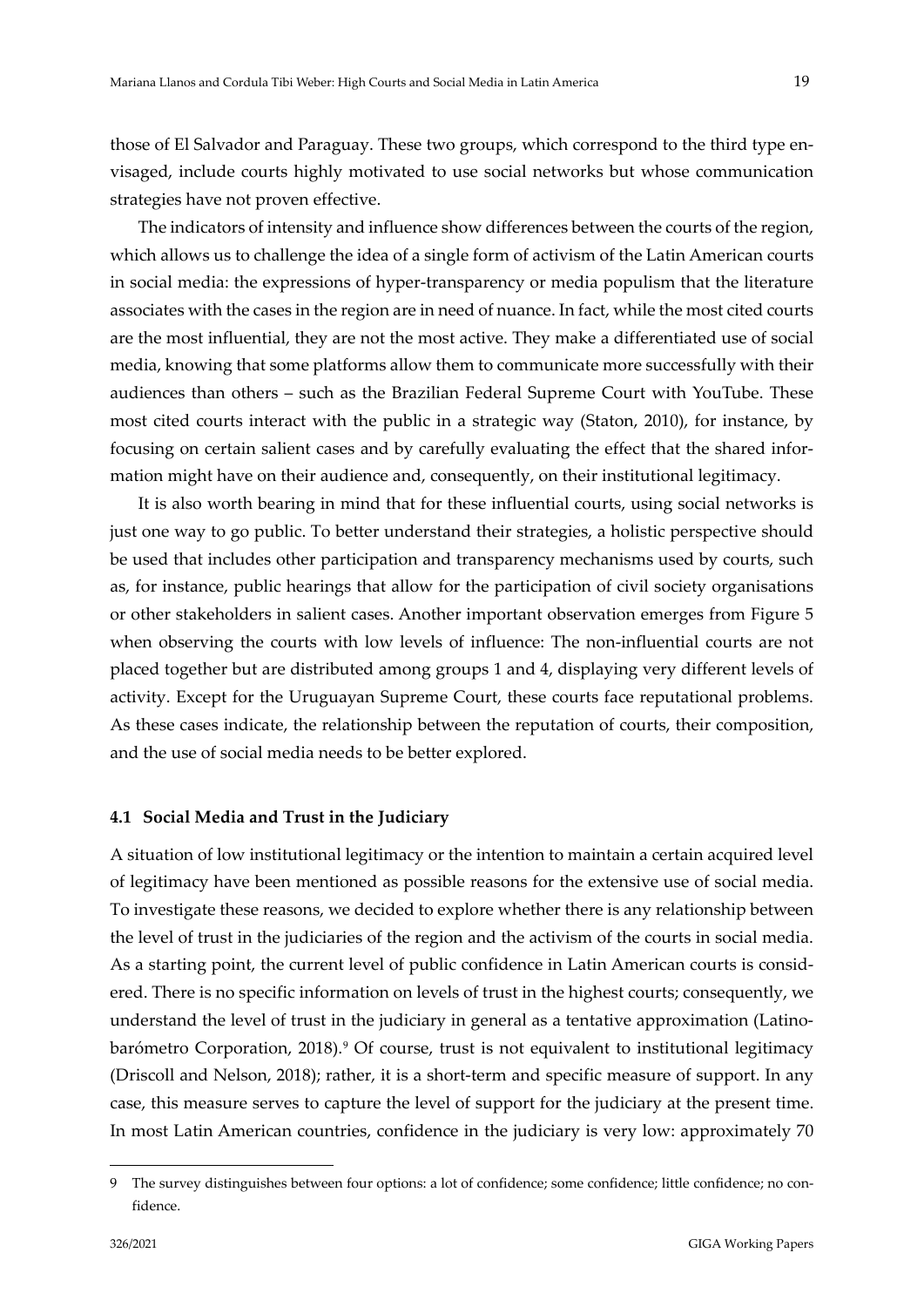per cent of respondents have "little confidence" or "no confidence" in the institution in their respective countries. The judiciary in Costa Rica enjoys the highest level of confidence in the region, with 49 per cent of interviewees responding they had "a lot of confidence" or "some confidence." There are extremely low levels of confidence in the high courts of El Salvador and Peru, with more than 80 per cent reporting having "little or no confidence."

Although mistrust is widespread, there is some variation between the courts; therefore, we considered the relationship between trust in the judiciary and intensity of use of social media worth exploring. We assumed that at a higher level of mistrust, the incentives for the courts to open more to the public would also be high. In Figure 6, the x-axis indicates confidence – higher values indicate higher levels of mistrust – and the y-axis represents the intensity levels as calculated above.

**Figure 6. Mistrust in the Judiciary in Latin America and Intensity of the Use of Social Media**



*Source:* Data on trust in the judiciary comes from Latinobarómetro Corporation (2018); data on the intensity of the use of social networks: authors' own compilation.

The trend line shows a slight inclination in the sense of a positive association between mistrust and intensity. In other words, for the sample of 17 countries in the chosen period, we observe more activity by the courts that we assume would be more concerned with their legitimacy. In some ways, this contradicts our initial expectation that all courts have similar incentives to be active on social media. However, the tendency is not very strong, suggesting that this point should be explored more carefully in the future.

Further, it can be assumed that courts that enjoy greater legitimacy have a greater influence on social media than those with less legitimacy, because they are better known or because their work is more relevant for the public. Figure 7 below explores the relationship between the two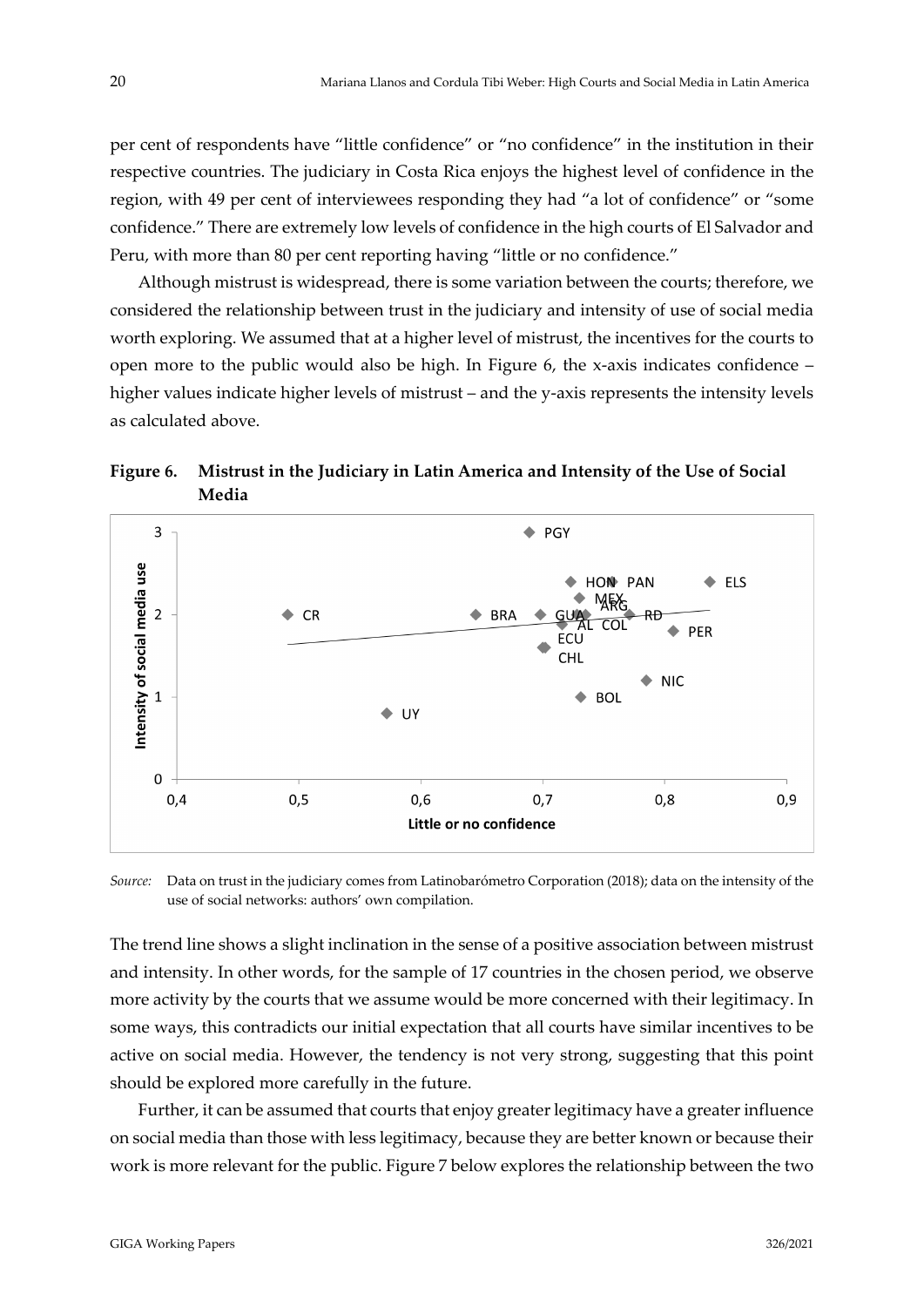factors – the x-axis again indicates levels of confidence, while the y-axis shows the data of our indicator of influence on social media.



**Figure 7. Mistrust in the Judiciary in Latin America and Influence in Social Networks**

*Source:* Data on trust in the judiciary comes from Latinobarómetro Corporation (2018); data on influence on social media: authors' own compilation.

The trend line indicates a slight decrease that confirms the assumption presented here: In our sample, courts that enjoy a higher degree of institutional legitimacy tend to have a greater influence on social media. This means that social media mirror in some way the status of courts in terms of public opinion.

#### **4.2 A High-Intensity User: The Case of the Paraguayan Supreme Court**

Although lack of trust in the judiciary is an important motivation for the use of social media by courts, this is not the only possible reason, as explained in Section 2. The example of the Paraguayan Supreme Court illustrates which factors those may be. Paraguay stands out in the region for its low level of judicial reputation – the perception of corruption of judges and magistrates is over 60 per cent, franking just above Ecuador and the Dominican Republic (Corporación Latinobarómetro, 2018).

There is a link between the negative image of the Paraguayan Supreme Court and its intensive use of social media: our analysis in Section 3 shows that this court stands out for its comparatively high number of publications and posts on Twitter, Facebook, and YouTube, even for live plenary sessions broadcast. The court's level of influence in these social media networks is not the highest within our sample, but it is considerable. The social media behaviour of the Paraguayan Supreme Court may be a reaction to a flagging judicial reputation, but other factors may also play a role. In fact, the Paraguayan case shows that both the pursuit of public support through strategic self-promotion and the ideal of transparency in information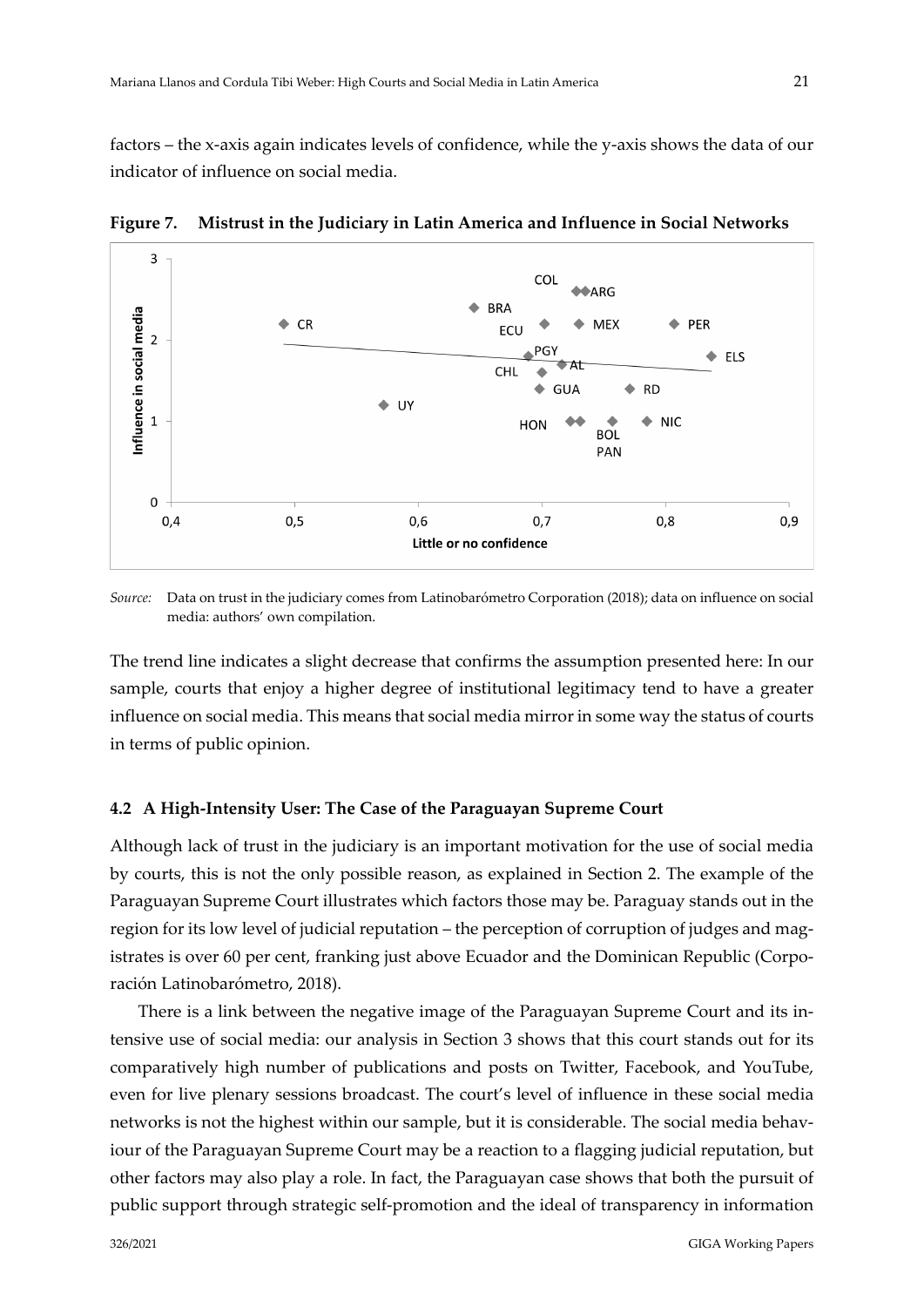could help explain the court's activism on social media. On the one hand, the court needs the support of the public to gain independence from political power. Since the "pulverization of the Supreme Court" in 2003, when six judges of the court were removed by impeachment or resigned in the face of such a trial, it has been perceived by the public as subordinate to the particular interests of influential political groups (Llanos, et al., 2016). In this sense, social media are a means, among others, to generate support that strengthens the court's position in relation to the elected branches.

On the other hand, apart from arguments that support a behaviour of strategic self-promotion by the court, we observed an ideational change that has taken place within the Supreme Court. Shortly after their appointment in October 2018, new judges Manuel Ramírez and Eugenio Jiménez promoted the live broadcast of plenary sessions on "Tv Justicia," the court's YouTube channel,<sup>[10](#page-21-1)</sup> which began transmission on 20 November 2018.<sup>[11](#page-21-2)</sup> A conflict between longer-serving judges and the newly appointed ones indicates the relevance of ideational factors at the court: In 2019, Ramírez and Jiménez also advocated for the online transmission of the sessions of the three individual chambers of the court. Judge Bareiro, a member of the court since 2010, acted against these initiatives through a complaint of unconstitutionality, although she later withdrew it.[12](#page-21-3) The disagreement between new and old judges about the transparency of the Paraguayan Supreme Court in the sessions of the individual chambers shows that these ideational factors are relevant with regard to courts' engagement with social media and that these deserve a more in-depth analysis. In summary, the brief example of the Paraguayan Supreme Court serves to illustrate that both types of incentive – strategic and ideational – are important to understanding the social media behaviour of the highest courts.

### <span id="page-21-0"></span>**5 Conclusion**

Several Latin American courts are very active on social networks, even when compared to some of the most recognised courts in the world. The study presented in these pages is just the starting point of a field with great potential for future research. With our classification of courts based on the indicators of intensity of their presence and their influence in social media, we have shown that some courts' use of such media is highly effective, while others invest a lot of effort but are less effective or show a much lower level of activism with a lower level of influence. These observations allow us to conclude that there are differences in the behaviour of the courts in the region. Although this is an exploratory study, the analysis indicates the importance of the level of trust in the judiciary as a driver of behaviour on social media. It also

<span id="page-21-1"></span><sup>10</sup> Marcia Ferreira (22 October 2018).

<span id="page-21-2"></span><sup>11</sup> Sesiones son públicas (26 November 2018).

<span id="page-21-3"></span><sup>12</sup> Bareiro de Módica desiste de inconstitucionalidad (23 July 2019). Since October 2019, several sessions of the Constitutional Chamber and the Civil and Commercial Chamber have been transmitted via Tv Justicia and YouTube.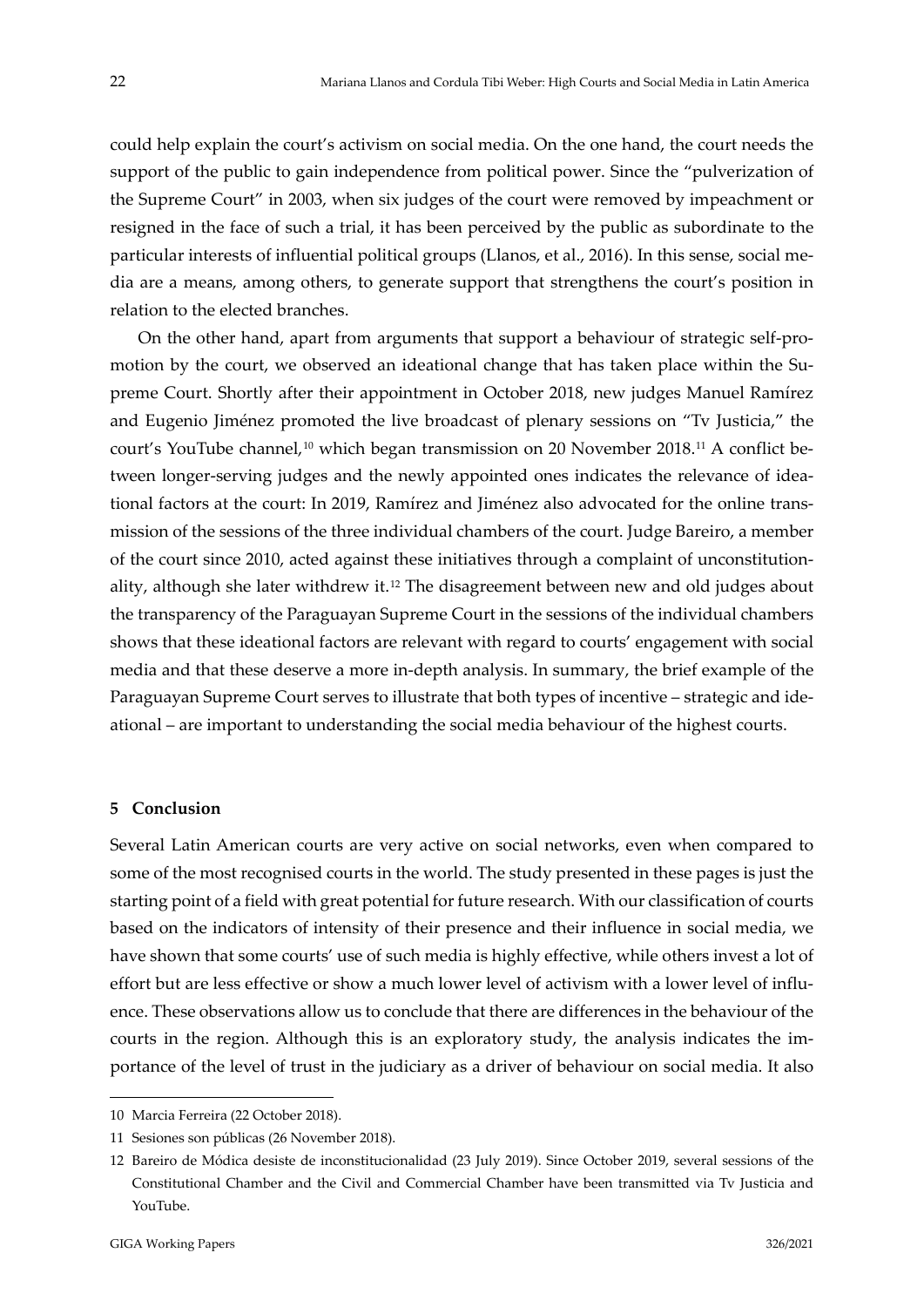shows the limitations of some court strategies in the use of social media: not all courts that use them with high levels of intensity obtain the influence they seek.

In the future, we need to explore more deeply the content of the publications. As mentioned, the courts make three types of publications on social media: informational, educational, and self-promotional. Including analysis of this content could help us to better understand the motives behind a given court's activities on social media. For instance, in the initial months of the COVID-19 prevention measures, many courts published almost daily photos of judges or judicial staff working with protective masks or via videoconference – that is, showing that their institutions continue to serve citizens despite the crisis. This could be interpreted as self-promotional behaviour.

Future research should also explore the audiences that courts are trying to reach through social media and the consequences of courts' extensive use of such. Regarding the latter, some authors mention possible challenges resulting from a high level of transparency. One of the most visible results is from a study of televised sessions: In the cases of the Brazilian Federal Supreme Court and the Mexican Supreme Court, collegiality suffered in televised sessions compared to non-televised sessions (Ingram, 2017, p. 71; Pou-Giménez, 2017). In front of the public, it seems to be more difficult for the judges to leave their starting positions. Future investigations may allow us to delve into the effects of the new information policies of the Latin American courts.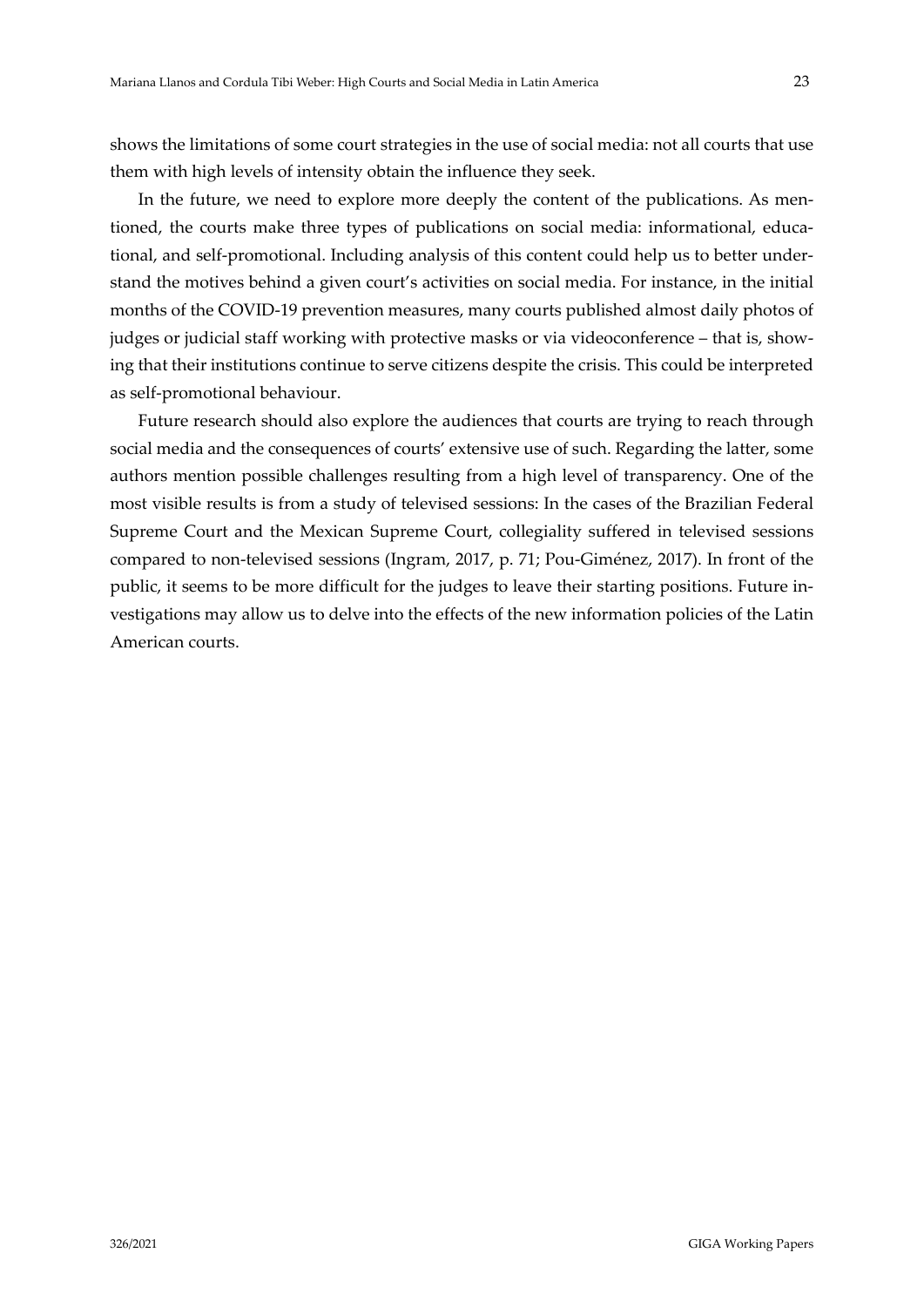## <span id="page-23-0"></span>**Bibliography**

- AYDIN, A., and ŞEKERCIOĞLU, E. (2016). Public Confidence in the Judiciary: The Interaction between Political Awareness and Level of Democracy. *Democratization*, *23*(4), 634-656.
- BARRERA, L. (2013). Performing the Court: Public Hearings and the Politics of Judicial Transparency in Argentina. *Political and Legal Anthropology Review*, *36*(2), 326-340.
- BAREIRO DE MÓDICA DESISTE DE INCONSTITUCIONALIDAD. (23 July 2019). ABC Color. Available at https://bit.ly/2LwHrBH (cited 8 March 2021).
- BASABE-SERRANO, S. (2015). Informal Institutions and Judicial Independence in Paraguay, 1954– 2011. *Law & Policy*, *37*(4), 350-378.
- BENESH, S. (2006). Understanding Public Confidence in American Courts. *The Journal of Politics*, *68*(3), 697-707.
- BRICKER, B. (2016). *Vision of Judicial Review. A Comparative Examination of Courts and Policy in Democracies*. Colchester, U.K.: ECPR Press.
- BRUNS, A. (2019). After the 'APIcalypse': Social Media Platforms and their Fight against Critical Scholarly Research. *Information, Communication & Society*, *22*(11), 1544-1566.
- CALDEIRA, G. (1986). Neither the Purse nor the Sword: Dynamics of Public Confidence in the Supreme Court. *American Political Science Review*, *80*(4), 1209–1226.
- CALDEIRA, G., and GIBSON, J. L. (1992). The Etiology of Public Support for the Supreme Court. *American Journal of Political Science*, *36*(3), 635–664.
- DAVIS, R., and TARAS, D. (2017). *Justices and Journalists: The Global Perspective.* Cambridge, U.K.: Cambridge University Press.
- DE FINE LICHT, J., NAURIN, D., ESAIASSON, P., and GILLJAM, M. (2014). When Does Transparency Generate Legitimacy? Experimenting on a Context-Bound Relationship. *Governance*, *27*(1), 111-134.
- DRISCOLL, A., and NELSON, M. (2018). There is no Legitimacy Crisis: Support for Judicial Institutions in Modern Latin America. *Revista SAAP*, *12*(2), 361-377.
- EASTON, D. (1975). A Re-Assessment of the Concept of Political Support. *British Journal of Political Science*, *5*(4), 435-457.
- EPSTEIN, L., and KNIGHT, J. (1998). The Choices Justices Make. Washington, DC: CQ Press.
- FALCAO, J., and DE OLIVEIRA, F. L. (2013). O STF e a agenda pública nacional: de outro desconhecido a supremo protagonista? *Lua Nova*, 88, 429-469.
- FERREIRA, M. (22 October 2018). La Corte ante el desafío de actuar con total transparencia. ABC Color. Available at: https://www.abc.com.py/edicion-impresa/suplementos/judicial/lacorte-ante-el-desafio-de-actuar-con-total-transparencia-1752056.html (cited 8 March 2021).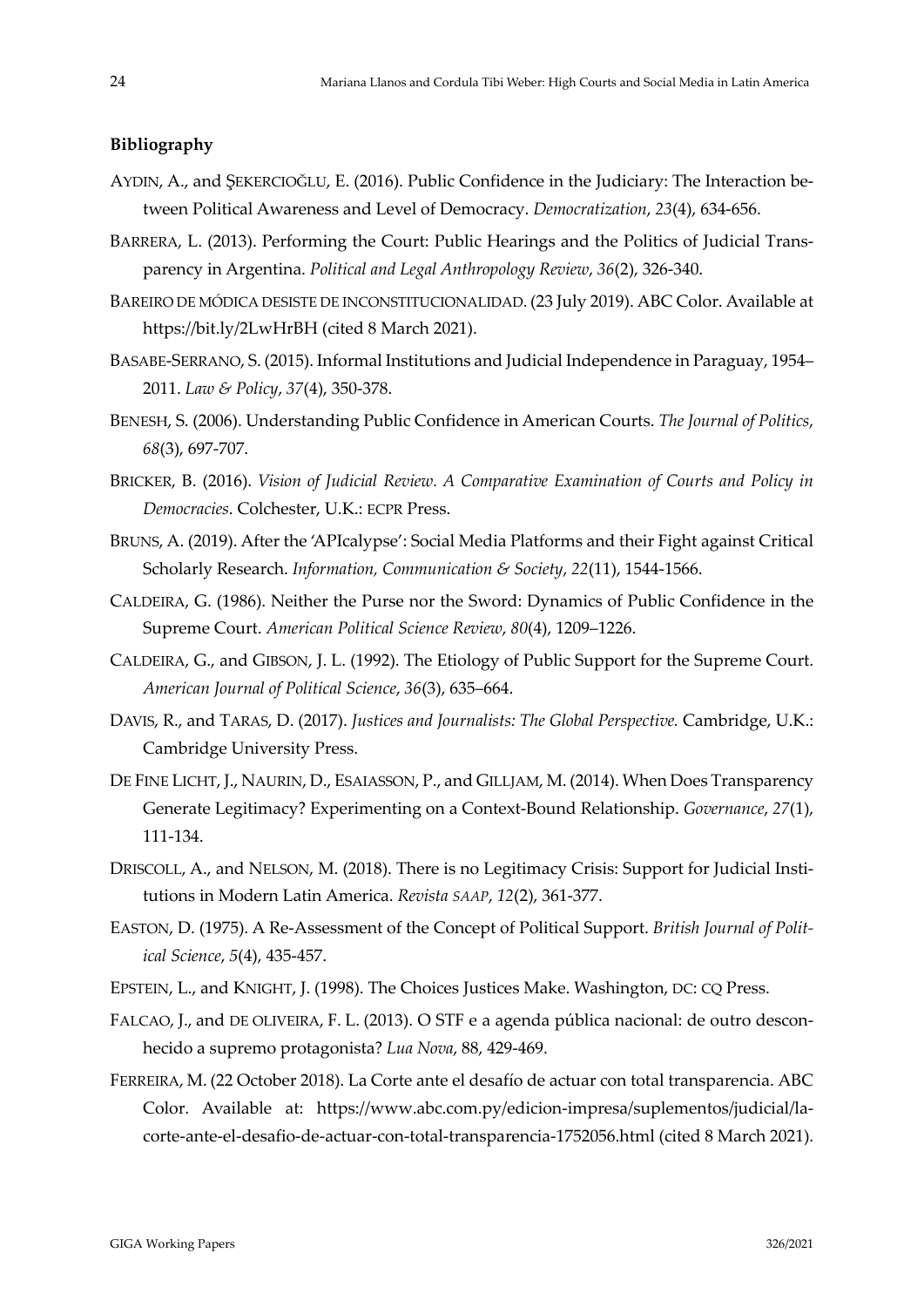- GARGARELLA, R. (2015). Deliberative Democracy, Dialogic Justice and the Promise of Social and Economic Rights. In H. Alviar García, K. Klare, and L. Williams (eds.), *Social and Economic Rights in Theory and Practice: Critical Inquiries* (pp. 105-120). London: Routledge.
- GAROUPA, N., y GINSBURG, T. (2015). *Judicial Reputation. A Comparative Theor*y. Chicago: University of Chicago Press.
- GIBSON, J. (2012). *Electing Judges. The Surprising Effects of Campaigning on Judicial Legitimacy*. Chicago: University of Chicago Press.
- GIBSON, J. (2016). Reassessing the Institutional Legitimacy of the South African Constitutional Court: New Evidence, Revised Theory. *South African Journal of Political Studies*, *43*(1), 53-77.
- GIBSON, J., and CALDEIRA, G. (2003). Defenders of Democracy? Legitimacy, Popular Acceptance, and the South African Constitutional Court. *Journal of Politics*, *65*(1), 1-30.
- GIBSON, J., and CALDEIRA, G. (2009). Knowing the Supreme Court? A Reconsideration of Public Ignorance of the High Court. *The Journal of Politics*, *71*(2), 429-441.
- GIBSON, J., CALDEIRA, G., and BAIRD, V. (1998). On the Legitimacy of National High Courts. *American Political Science Review*, *92*(2), 343-358.
- GLOPPEN, S. (2004). The Accountability Function of the Courts in Tanzania and Zambia. In Gloppen, S., Gargarella, R. and Skaar, E. (eds.), *Democratization and the Judiciary. The Accountability Function of Courts in New Democracies* (pp. 112-136). London: Frank Cass.
- HILBINK, L. (2012). The Origins of Positive Judicial Independence. *World Politics*, *64*(4), 587-621.
- HOLTZ-BACHA, C. (2017). The Federal Constitutional Court and the Media. In R. Davis, and D. Taras (eds.), *Justices and Journalists: The Global Perspective* (pp. 101-118). Cambridge, U.K.: Cambridge University Press.
- INGRAM, M. (2017). Uncommon Transparency: The Supreme Court, Media Relations, and Public Opinion in Brazil. In R. Davis, and D. Taras (eds.), *Justices and Journalists: The Global Perspective* (pp. 58-80). Cambridge, U.K.: Cambridge University Press.
- KEARNEY, M. W. (2019). *rtweet: Collecting Twitter Data. R package version 0.6.9.* Available at: https://cran.r-project.org/package=rtweet (cited 8 March 2021).
- LANDAU, D. E. (2015). *Beyond Judicial Independence: The Construction of Judicial Power in Colombia* Doctoral dissertation, Harvard University, Graduate School of Arts & Sciences.
- LATINOBARÓMETRO CORPORATION (2018). *Informe 2018*. Santiago de Chile: Latinobarómetro Corporation.
- LLANOS, M., TIBI WEBER, C., HEYL, C. and STROH, A. (2016). Informal Interference in the Judiciary in New Democracies: a Comparison of six African and Latin American Cases. *Democratization*, *23*(7), 1236-1253.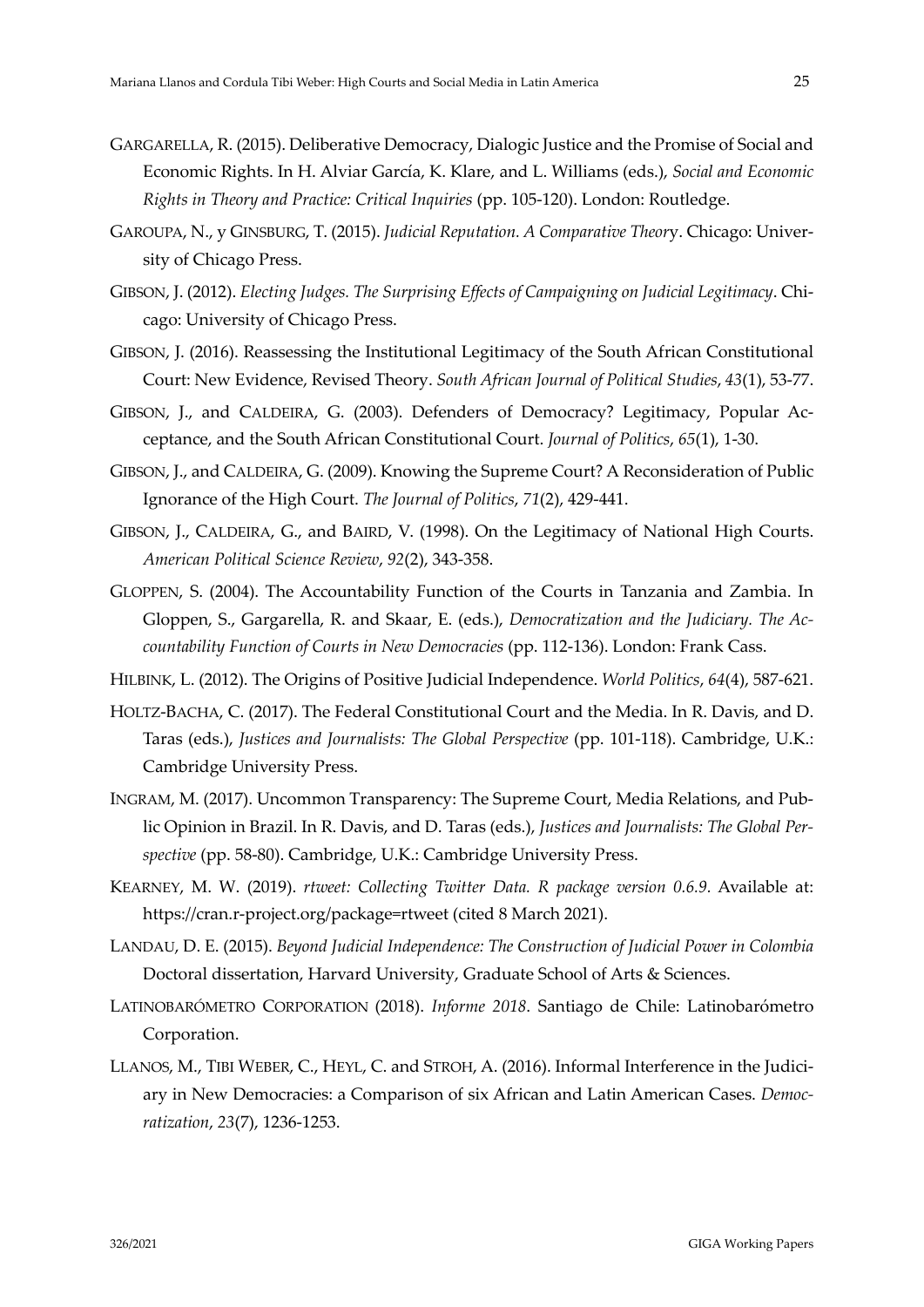- POU-GIMÉNEZ, F. (2017). Changing the Channel: Broadcasting Deliberations in the Mexican Supreme Court. In R. Davis, and D. Taras (eds.), *Justices and Journalists: The Global Perspective* (pp. 209-234). Cambridge, U.K.: Cambridge University Press.
- RUÍBAL, A. (2009). Self-Restraint in Search of Legitimacy: The Reform of the Argentine Supreme Court. *Latin American Politics and Society*, *51*(3), 59-86.
- SALZMAN, R., and RAMSEY, A. (2013). Judging the Judiciary: Understanding Public Confidence in Latin American Courts. *Latin American Politics and Society*, *55*(1), 73-95.
- SCRIBNER, D. (2017). Judicial Communication: (Re)Constructing Legitimacy in Argentina. In R. Davis, y D. Taras (eds.), *Justices and Journalists: The Global Perspective*(pp. 14-38). Cambridge, U.K.: Cambridge University Press.
- SEGAL, J., and SPAETH, H. (1993). The Supreme Court: The Attitudinal Model. New York: Cambridge University Press.
- SESIONES SON PÚBLICAS. (26 November 2018). ABC Color. Available at: https://bit.ly/3bzQaxx (cited 8 March 2021).
- STATON, J. K. (2010). Judicial Power and Strategic Communication in Mexico. New York: Cambridge University Press.
- TARAS, D. (2017). Introduction: Judges and Journalists and the Spaces in Between. In R. Davis, and D. Taras (eds.), *Justices and Journalists: The Global Perspective* (pp. 1-13). Cambridge, U.K.: Cambridge University Press.
- TIBI WEBER, C. and LLANOS, M. (2016). Between Independence and Control: Recent Developments within the Judiciary in Latin America. In V. González-Sánchez (ed.), *Economy, Politics and Governance: Challenges for the 21st Century* (pp. 101-115). New York: Nova Science Publishers.
- WELLS, M. (2007). 'Sociological Legitimacy' in Supreme Court Opinions. *Washington and Lee Law Review*, *64*(3), 1011–1070.
- WORLD BANK (2018): World Development Indicators.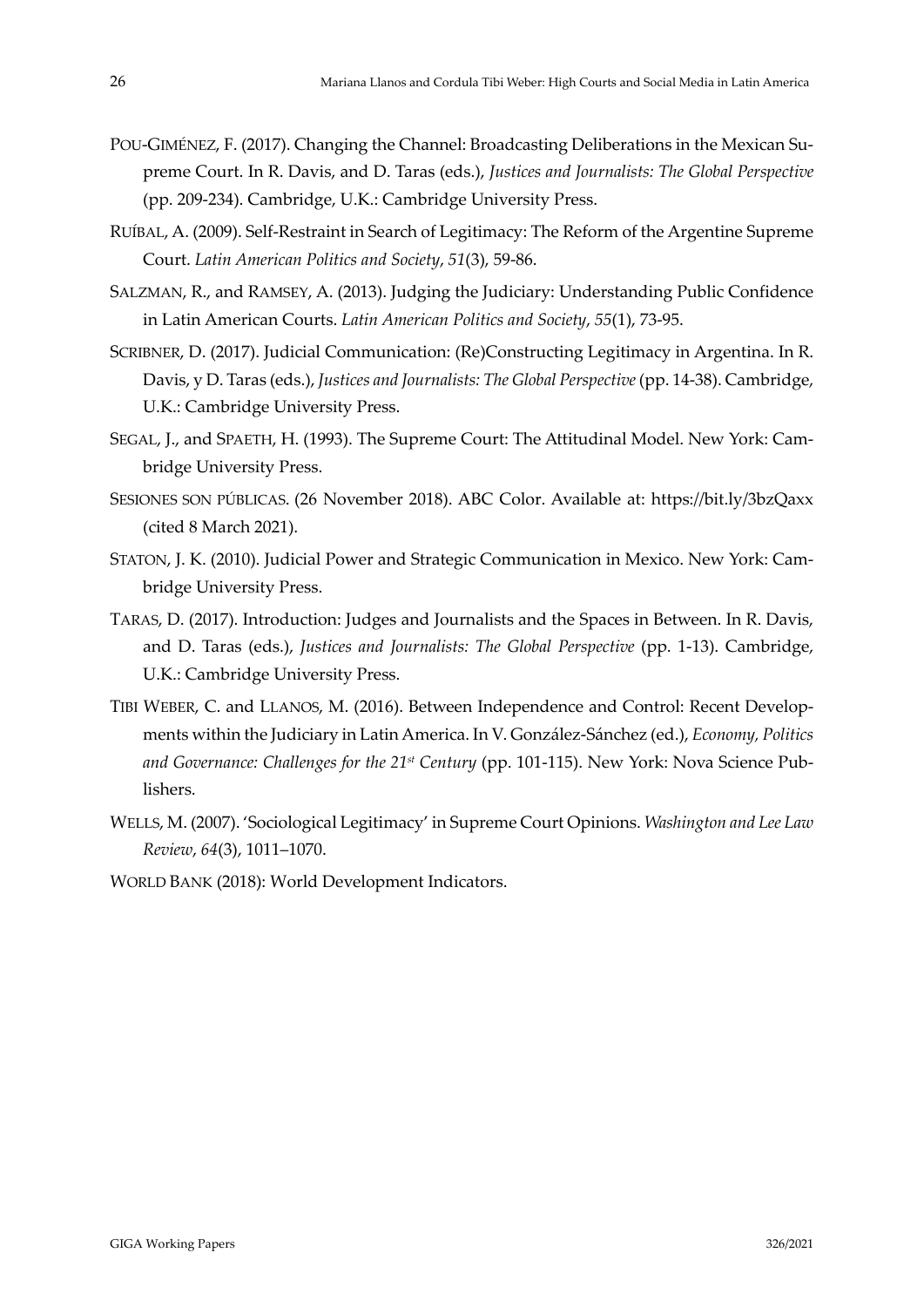### <span id="page-26-0"></span>**Annex**

#### **Country Court Account name CONFIDENT CONFIDENT CONFIDENT**  $\begin{matrix} \text{No. of} \\ \text{followed} \end{matrix}$ **followers Date of creation** Argentina Corte Suprema de Justicia de la Nación de Argentina Facebook @csjn.arg\* 1,938 21.06.2018 Twitter @cijudicial 79,034 28.07.2009 YouTube Centro de Información Judicial 18,700 17.01.2011 Bolivia Tribunal Constitucional Plurinacional de Bolivia Facebook Tribunal Constitucional Plurinacional de Bolivia **11,812** 11,812 02.05.2018 Twitter @TCP\_bolivia 334 21.08.2019 YouTube Tribunal Constitucional Plurinacional de Bolivia de Bolivia de Bolivia de Bolivia de Bolivia de Bolivia de Bolivia de Antonio de la 199 Brazil Supremo Tribunal Federal Facebook Twitter @STF\_oficial 2,115,172 23.08.2009 YouTube STF 338,000 16.11.2005 Chile Tribunal Constitucional Facebook Twitter @TRIBCONST\_CHILE 14,429 11.09.2014 YouTube Tribunal Constitucional de Chile<sup>[13](#page-26-1)</sup> - 15.06.2010 Colombia Corte Constitucional Facebook @corteconstitucionaldecolombia 119,810 11.02.2011 Twitter @CConstitucional 444,352 02.06.2010 YouTube Corte Constitucional 8,500 30.05.2012 Costa Rica | Corte Suprema de Justicia Facebook @PoderJudicialCR 101,026 05.08.2011 Twitter @PoderJudicialCR 47,036 05.08.2011 YouTube Canal Judicial Costa Rica 2,140 15.11.2010 Dominican Republic Tribunal Constitucional Facebook @TCDOMINICANO 13,407 03.02.2012 Twitter @TribunalConstRD 75,574 29.11.2011 YouTube Tribunal Constitucional 1,700 19.02.2012 Ecuador Corte Constitucional del Ecuador Facebook Corte Constitucional del Ecuador 29,703 19.01.2015 Twitter @CorteConstEcu 78,866 09.11.2010 YouTube Corte Constitucional del Ecuador 948 10.02.2010 El Salvador | Corte Suprema de Justicia Facebook @CorteSupremaJusticiaSv 84,863 19.05.2010 Twitter @CorteSupremaSV 158,987 09.12.2010 YouTube CorteSupremaSV 822 07.11.2013 Guatemala Corte de Constitucionalidad Facebook Corte de Constitucionalidad de Gua-<br>
temala\* 10,362 31.07.2011 Twitter @CC\_Guatemala 56,620 04.10.2016 YouTube Corte de Constitucionalidad de Guatemala  $\begin{array}{|c|c|c|c|c|c|}\n\hline\n\text{temala} & & \text{942} \\
\hline\n\end{array}$  26.11.2016 Honduras | Corte Suprema de Justicia Facebook @PJdeHonduras 29,805 13.02.2013 Twitter @PJdeHonduras 29,687 13.02.2013 YouTube PJ deHonduras 352 09.05.2013 Mexico Suprema Corte de Justicia de la Nación Facebook @SCJNMexico 992,058 17.06.2016 Twitter @SCJN 595,191 06.10.2009 YouTube Suprema Corte de Justicia de la Na-<br>ción 15.02.2019 Nicaragua | Corte Suprema de Justicia Facebook | Complejo Judicial Central Managua | 13,643 | 01.02.2013 Twitter @CSJni 932 29.06.2012 YouTube Complejo Judicial Central Managua 831 30.09.2010 Panama | Corte Suprema de Justicia Facebook @OJudicialPanama 2,073 23.10.2018 Twitter @OJudicialPanama 17,029 19.04.2011 YouTube OJudicialPanama 356 25.08.2016 Paraguay | Corte Suprema de Justicia Facebook @PoderJudicialPY 96,281 30.09.2011 Twitter @PoderJudicialPY 61,461 29.07.2009 YouTube Tv Justicia Paraguay 2,496 08.01.2016 Peru Tribunal Constitucional del Peru Facebook @tribunalconstitucionaldelperu 98,991 05.07.2011 Twitter @TC\_Peru 249,620 21.03.2011

### **Table 1. Social Media Accounts of Latin American Constitutional and Supreme Courts**

<span id="page-26-1"></span><sup>13</sup> The account is set as private: consequently, it does not indicate the number of followers.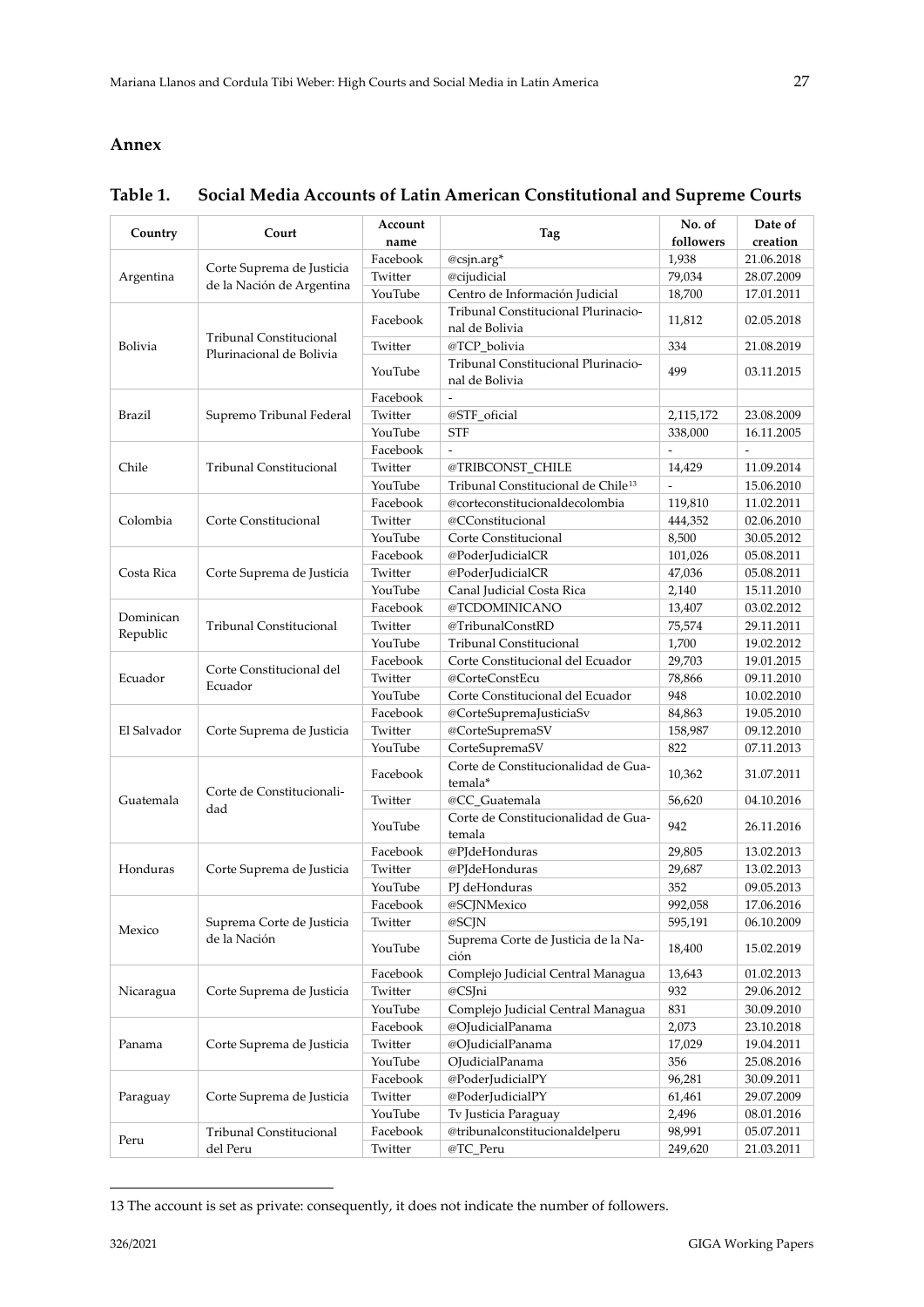| Country                 | Court                          | Account<br>name | Tag                              | No. of<br>followers | Date of<br>creation |
|-------------------------|--------------------------------|-----------------|----------------------------------|---------------------|---------------------|
|                         |                                | YouTube         | Tribunal Constitucional del Peru | 7.660               | 10.07.2015          |
| Uruguay                 | Suprema Corte de Justicia      | Facebook        | $\overline{\phantom{a}}$         | ۰                   |                     |
|                         |                                | Twitter         | @PJudicialUY                     | 7.917               | 26.02.2016          |
|                         |                                | YouTube         | Poder Judicial UY                | 232                 | 10.11.2015          |
| Germany                 | Bundesverfassungs-ge-<br>richt | Facebook        | $\overline{\phantom{a}}$         |                     |                     |
|                         |                                | Twitter         | @BVerfG                          | 37.107              | 08.06.2015          |
|                         |                                | YouTube         | $\overline{\phantom{a}}$         |                     |                     |
| United<br>Kingdom       | Supreme Court                  | Facebook        | $\overline{\phantom{a}}$         |                     |                     |
|                         |                                | Twitter         | @UKSupremeCourt                  | 266,301             | 03.10.2011          |
|                         |                                | YouTube         | <b>UKSupremeCourt</b>            | 12,700              | 23.11.2012          |
| United<br><b>States</b> | Supreme Court                  | Facebook        | $\overline{\phantom{a}}$         |                     |                     |
|                         |                                | Twitter         | @USSupremeCourt                  | 183,955             | 05.12.2008          |
|                         |                                | YouTube         | $\overline{\phantom{a}}$         |                     |                     |

*Source:* www.socialblade.com and Facebook pages, 4 June 2020. *Note:* \* account inactive (no posts).

#### **Construction of the Twitter Influence Indicator**

The elements of the indicator and thresholds for classifications are as follows:

1) Followers of the account as a percentage of the country's total population (World Bank, 2018)

thresholds: high  $> = 0.6\%$  > medium  $> = 0.3\%$  > low

2) Number of likes per tweet

thresholds: high  $> = 10$  > medium  $> = 4$  > low

3) Number of retweets per tweet

thresholds: high  $> = 10$  > medium  $> = 4$  > low

For each element, the following values are assigned: high = 3, medium = 2, low = 1.

The thresholds were constructed inductively considering the observed distribution of values among the Latin American courts. They also reflect the comparison with the performance of the Twitter accounts of other courts (Germany, United Kingdom, United States).

#### **Construction of the Indicator of Intensity of the Use of Social Media**

This indicator was constructed based on the three elements considered to compare the intensity of the use of the three social media platforms:

1) Average number of tweets per day over a period of one year (21 November 2018 to 20 November 2019)

Thresholds: high  $> = 4$  > medium  $> = 1$  > low

2) Number of videos uploaded on YouTube (until 22 November 2019) Thresholds: high  $> = 500$  > medium  $> = 100$  > low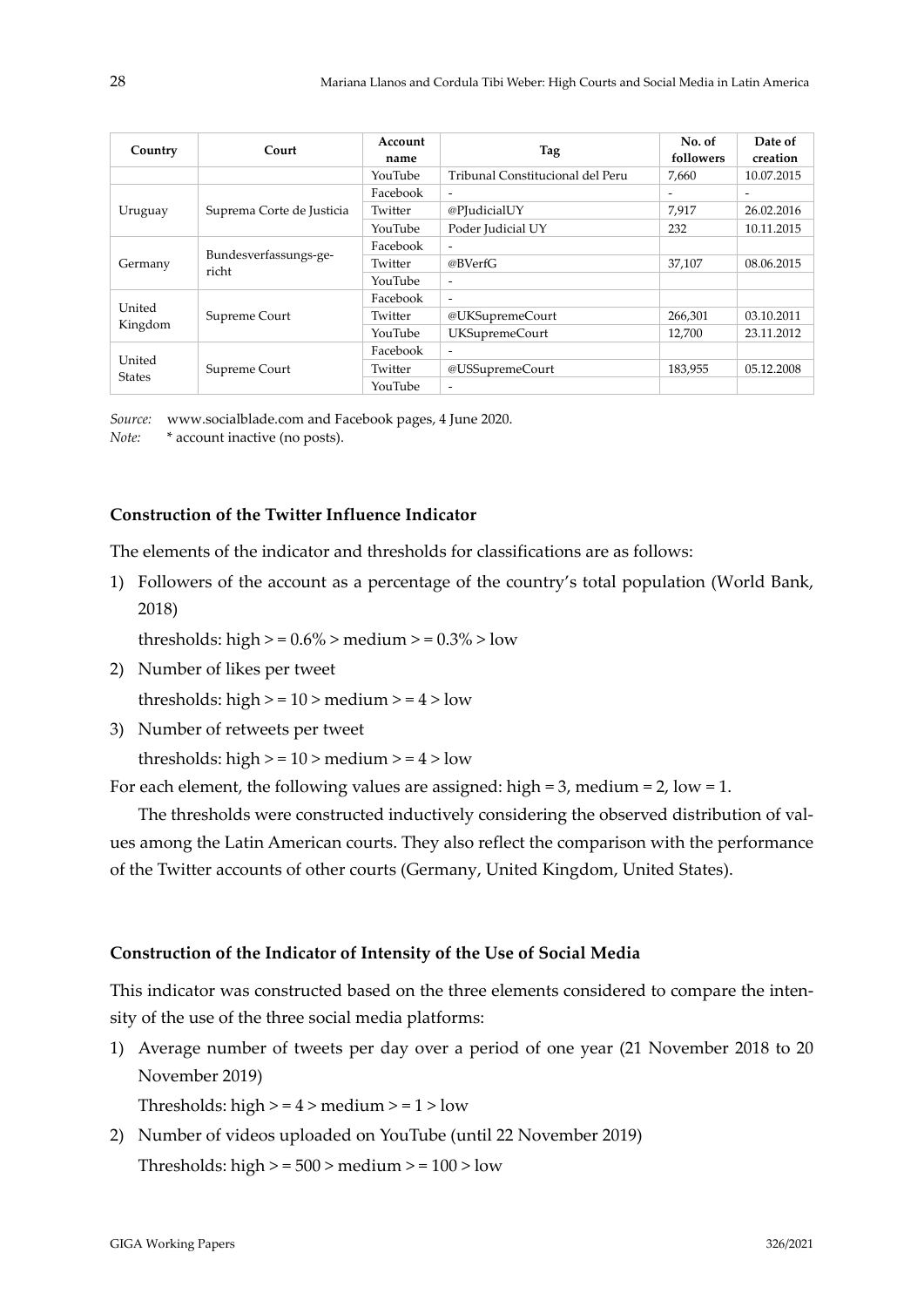## 3) Average number of posts on Facebook over a four-week period (30 October to 26 November 2019)

Thresholds: high  $> = 4$  > medium  $> = 1$  > low

These limits also reflect the observed distribution of values. For each item, the following values are assigned: high = 3, medium = 2, low = 1. If no activity has been registered on the account (as in the cases of the Facebook accounts of the Argentinean and Guatemalan high courts), the court is assigned a "0" for this platform. For the calculation of the indicator of social media activism, the following weighting was used: both of our indicators for Twitter and YouTube correspond to 40 per cent, while our Facebook indicator was allotted 20 per cent due to its limited explanatory power.

#### **Construction of the Indicator of Influence on Social Networks**

To construct this indicator, first, the Twitter indicator was adapted: values 9, 8, and 7 received the value 3; values 6, 5, and 4 received value 2, and values 3, 2, and 1 received value 1. Then, YouTube and Facebook clicks were used as measures of influence on these platforms. YouTube influence was classified as high (value = 3), when the account accumulated 500,000 or more clicks, medium (value = 2) for clicks between 100,000 and 499,999, and low (value = 1) for fewer than 100,000 clicks. To measure the influence of the courts on Facebook, we used the number of followers on the platform as a percentage of the country's population (World Bank, 2018) with the following thresholds: high  $> = 0.6\%$  > medium  $> = 0.3\%$  > low. Each dimension takes into account the performance of each court on each platform with values from 0 to 3.

Subsequently, we created an indicator that captures the influence of the given court's accounts on the three social networks. To build this indicator, values from 0 to 3 were assigned for the level of influence on each platform, and the same weight was used to construct the intensity indicator: the value of the Twitter indicator and YouTube measure contributed to the general indicator at a rate of 40 per cent each, while Facebook was assigned only 20 per cent.